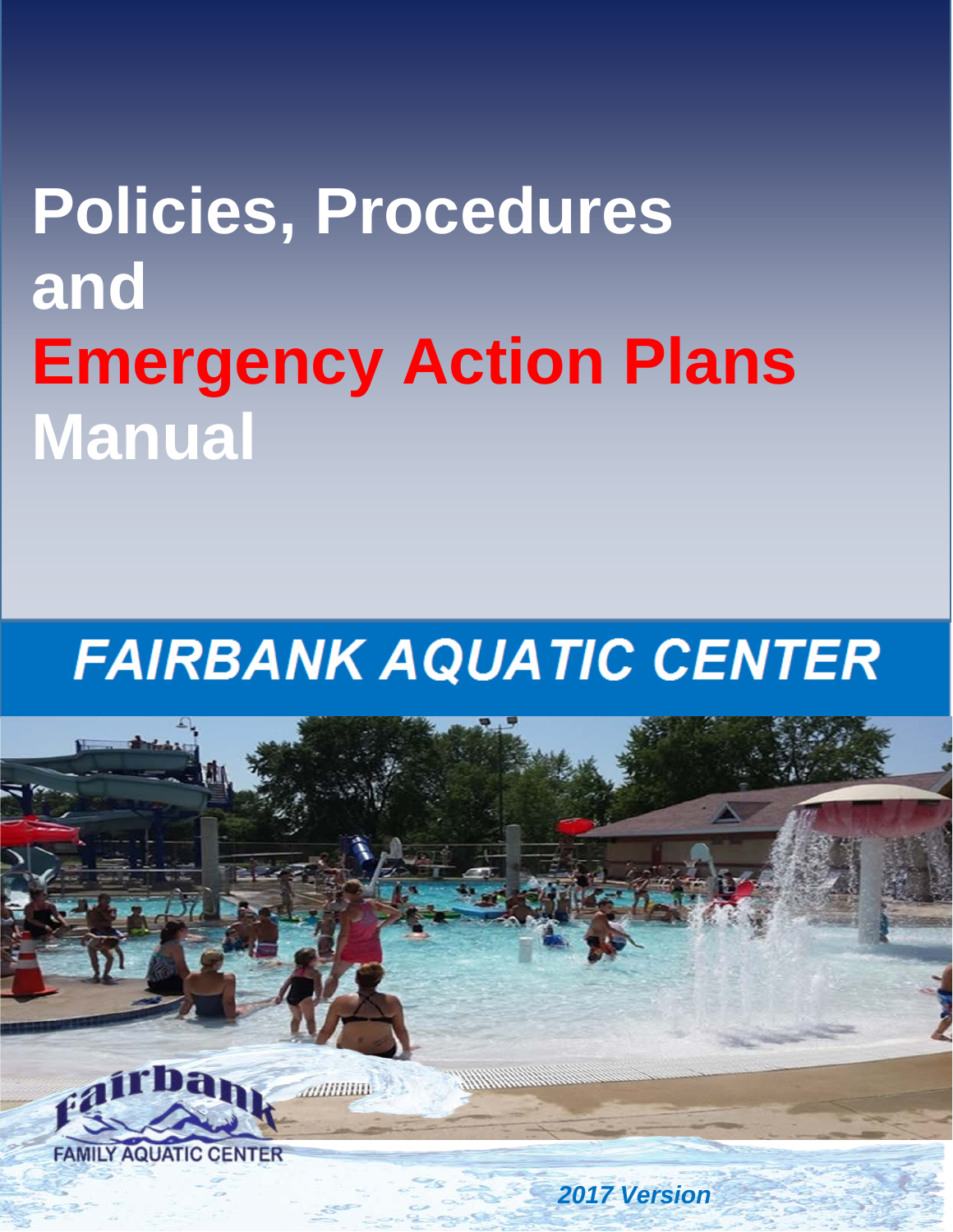| <b>INDEX</b> | Page |
|--------------|------|
|--------------|------|

|                                                                                                   | 3              |
|---------------------------------------------------------------------------------------------------|----------------|
| 1.1                                                                                               | 3              |
| 1.2                                                                                               | 3              |
|                                                                                                   | 4              |
|                                                                                                   | 4              |
|                                                                                                   | 5              |
|                                                                                                   | 5              |
|                                                                                                   | 5              |
|                                                                                                   | 5              |
|                                                                                                   | 5              |
|                                                                                                   | 5              |
|                                                                                                   |                |
|                                                                                                   | 6              |
|                                                                                                   | 6              |
|                                                                                                   | 6              |
|                                                                                                   | 6              |
|                                                                                                   | 6              |
|                                                                                                   | 6              |
|                                                                                                   | 6              |
|                                                                                                   | 7              |
|                                                                                                   | 7              |
|                                                                                                   |                |
|                                                                                                   | 7              |
|                                                                                                   | $\overline{7}$ |
|                                                                                                   | $\overline{7}$ |
|                                                                                                   | $\overline{7}$ |
|                                                                                                   |                |
|                                                                                                   | 8              |
| 3.9 Use of Cellular Devices, Personal Computers, Personal Data Devices, And Cellular/Data Watches | 8              |
|                                                                                                   | 8              |
|                                                                                                   | 8              |
|                                                                                                   | 8              |
|                                                                                                   | 8              |
|                                                                                                   | 8              |
|                                                                                                   | 8              |
|                                                                                                   | 9              |
|                                                                                                   | 9              |
|                                                                                                   | 9              |
|                                                                                                   | 10             |
|                                                                                                   | 10             |
|                                                                                                   | 10             |
|                                                                                                   |                |
|                                                                                                   | 10             |
|                                                                                                   | 10             |
|                                                                                                   | 10             |
|                                                                                                   | 10             |
|                                                                                                   | 10             |
|                                                                                                   | 11             |
|                                                                                                   | 11             |
|                                                                                                   | 12             |
|                                                                                                   | 13             |
|                                                                                                   | 14             |
|                                                                                                   |                |
|                                                                                                   | 14             |
|                                                                                                   | 15             |
|                                                                                                   | 16             |
|                                                                                                   |                |
|                                                                                                   | 19             |
|                                                                                                   | 20             |
|                                                                                                   | 23             |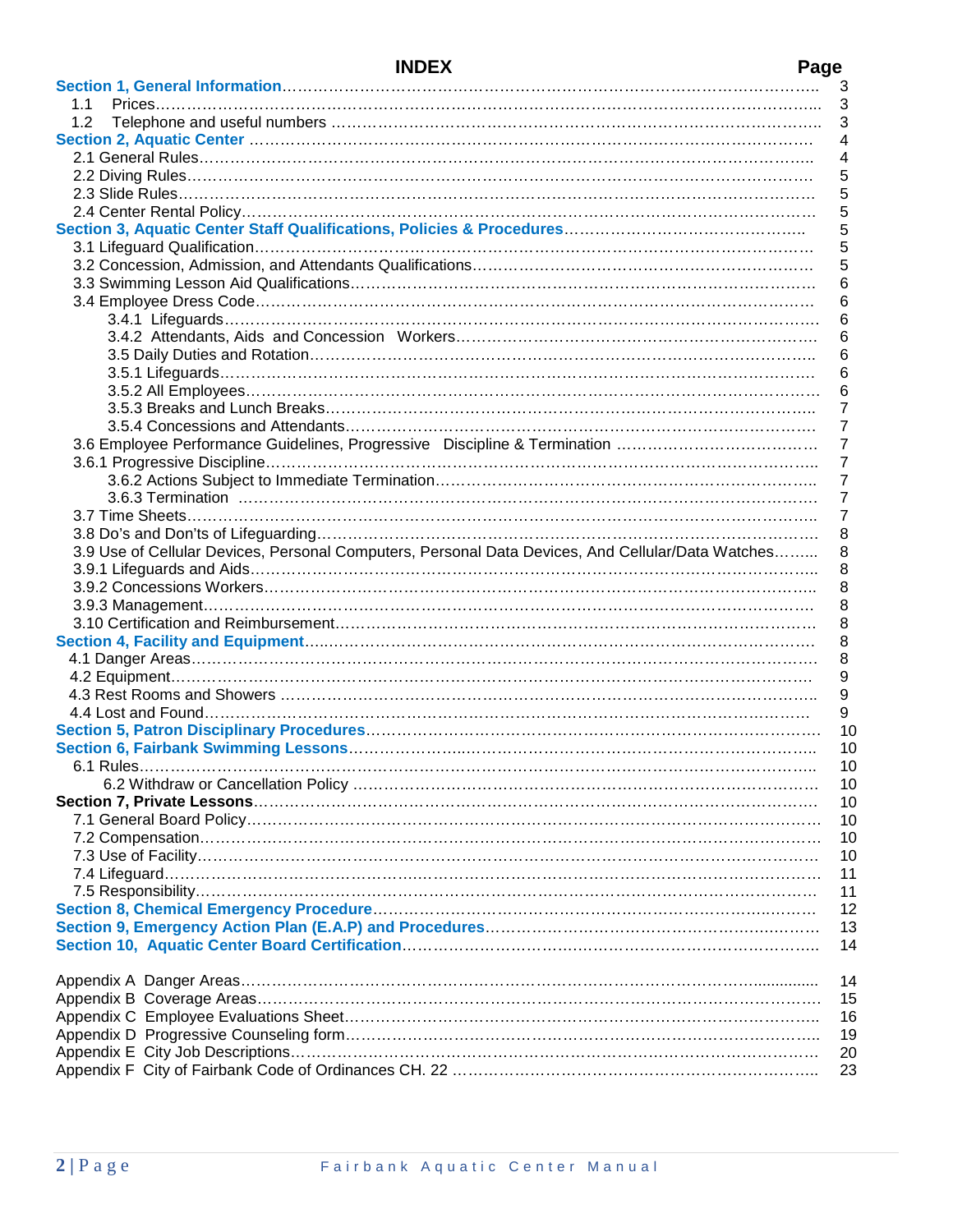# **1. General Information**

| <b>Municipal Pool Board</b>             | President- Jason Kayser, Secretary-Teresa Haberman<br><b>Tina Robinson</b>   |                                |
|-----------------------------------------|------------------------------------------------------------------------------|--------------------------------|
| <b>Aquatic Center Manager:</b>          | <b>Monica Ott</b><br>319-464-5547                                            | Asst. Manager: Teresa Imbrogno |
| CPO:                                    | <b>David Ryan, Certified Pool Operator</b><br>Cell- (319) 240-7818           |                                |
| <b>Aquatic Center Telephone Number:</b> | $(319)-635-2533$                                                             |                                |
| <b>Admission Hours:</b>                 | $(Monday - Friday)$ 1:00 -7:00p.m.<br>(Saturday & Sunday) $1:00 - 6:00$ p.m. |                                |
| <b>Opening Requirements:</b>            | 8 swimmers and 70 degrees F                                                  |                                |
| <b>Prices:</b><br>1.1                   |                                                                              |                                |

**Daily Admission:** All Day: \$4.00 (hand stamp)

### **Season Tickets:**

| Family     | \$150.00 |
|------------|----------|
| Individual | \$75.00  |

(Season Tickets are not transferable)

**Day Care Provider:** \$20.00 on either ticket

**Pool Rental:** \$150.00 – Entire Pool \$75.00 0' depth entry only (100 person max)

### **1.2 Pool Telephone:**

- A. Patrons may use the phone at staff discretion.
- B. Do not call a swimmer to the phone unless an adult or a parent is calling.
- C. It is not a social phone.
- D. Use of the phone will be limited by guard and/or supervisor's discretion.

### **Useful Phone Numbers:**

| 911              |
|------------------|
| $(319)$ 635-2869 |
| (319) 635-2340   |
| (319) 635-2981   |
| $(319)$ 635-2111 |
|                  |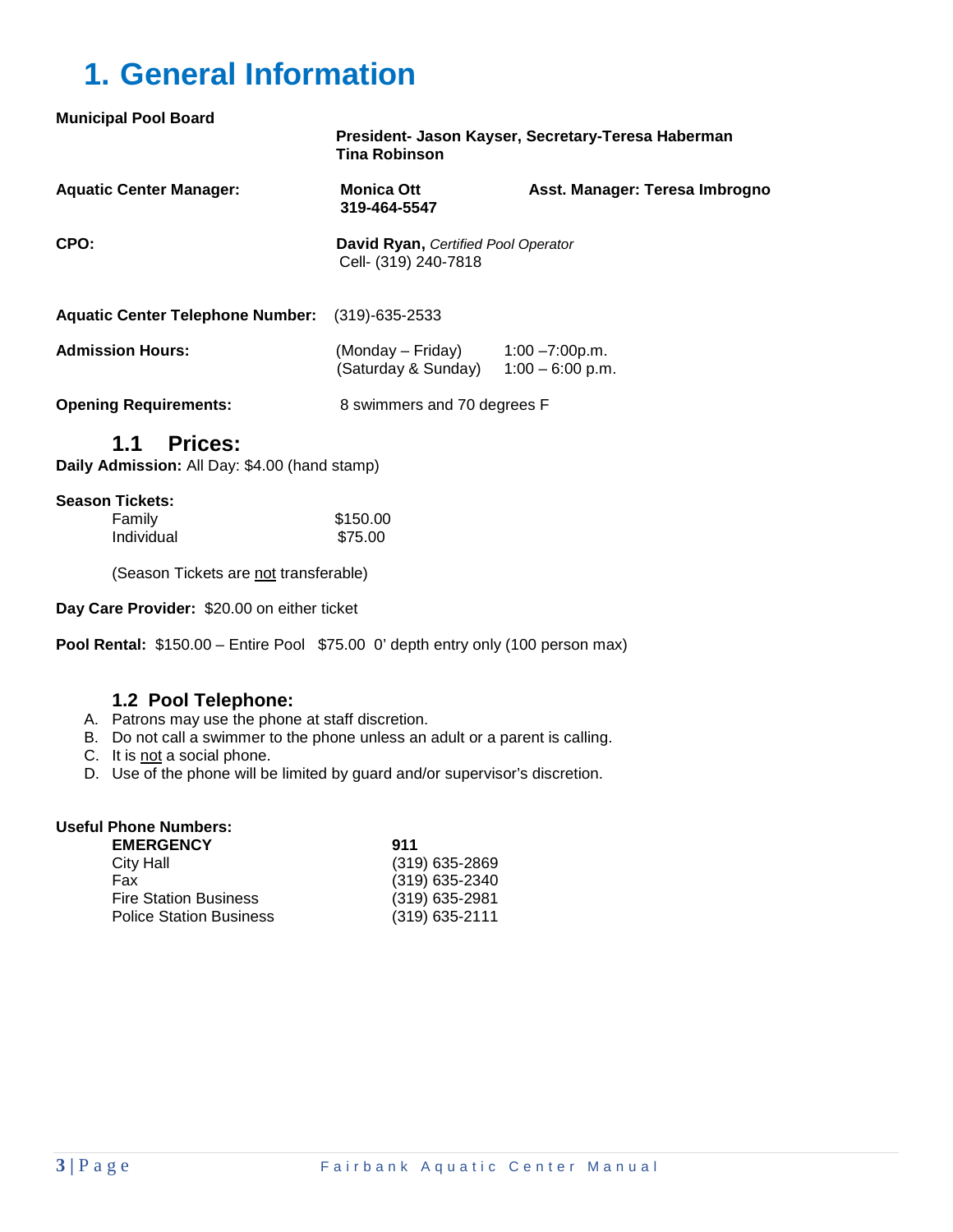# **2. Aquatic Center Rules:**

All stated rules are subject to the manager's and or pool board's discretion and interpretation unless bound by the State of Iowa, Dept of Health.

### **2.1 General Rules**

- A. Individuals in street clothes may enter the pool. However they are required to pay admissions. (Pool manager or supervisor may exercise some discretion if he/she wishes)
- B. Individuals in street clothes must pay \$3 or have a season pass if they are going to wade in the zero depth area.
- C. HAVE APPROPRIATE SWIMMING SUIT! (White t-shirt is the only other accessory)
- D. Children unaccompanied by an adult during open swim hours must have completed level 2 in swim lessons or be entering the 1st grade.
- E. NO gum.
- F. NO diving in the shallow end (3' to 5').
- G. NO running, smoking, eating or drinking on deck. Plastic water bottles are allowed on deck.
- H. All food consumed in the food court must be purchased at the aquatic center.
- I. NO carrying another person, except for parents carrying small children.
- J. NO horseplay, dunking or pushing.
- K. NO splashing another swimmer or guards.
- L. NO swimming in deep end for those 17 and under without passing the deep water test and reading the diving rules annually.
	- A. Deep-water test consists of swimming the width of the pool 4 times with a reasonably good American Crawl and treading water for 30 seconds. If in doubt, consult another guard on  $2<sup>nd</sup>$  chair and/or the Supervisor.
	- B. Guard on 2nd chair or off deck guard observes deep-water test.
- M. Take a shower before entering swimming pool.
- N. Do NOT play on the lifeline.
- O. Babies using the pool must be in swimwear and swimmer diapers, which is to be disposed of properly.
- P. Baby strollers are allowed on deck with parents.
- Q. "Nerf/beach balls" will be allowed with the exception of busy days.
- R. Do NOT play with poles, rescue tubes, or other life saving equipment.
- S. Do NOT tamper with drain in the deep end.
- T. NO recreation equipment in the deep water.
- U. Must be 70 degrees F and at least 8 swimmers to open and remain open.
- V. NO life jackets are allowed except during family hour.
- W. Arm floatation devices are not recommended but are allowed for preschool children in the zero depth area of the pool, during family hour.
- X. Floatation tubes/boats may be used with babies in shallow water.

# **2.2 Diving Rules**

- A. One person on the diving board at a time.
- B. Dive straight out from the board.
- C. Don't prolong time on the board.
- D. Don't swim under the board.
- E. After dive, swim clear of diving area.
- F. When diving from side, use marked areas.
- G. One bounce on the diving board.
- H. NO running back and forth on the diving board.
- I. NO "sailor" (hands free) dives anywhere in the pool.
- J. NO hanging from board.
- K. Patrons under 17 must pass the deep end test to use the board OR drop slide.
- L. "Gainers" (a type of dive in which the diver leaves the board facing forward and completes a full backward) are not allowed.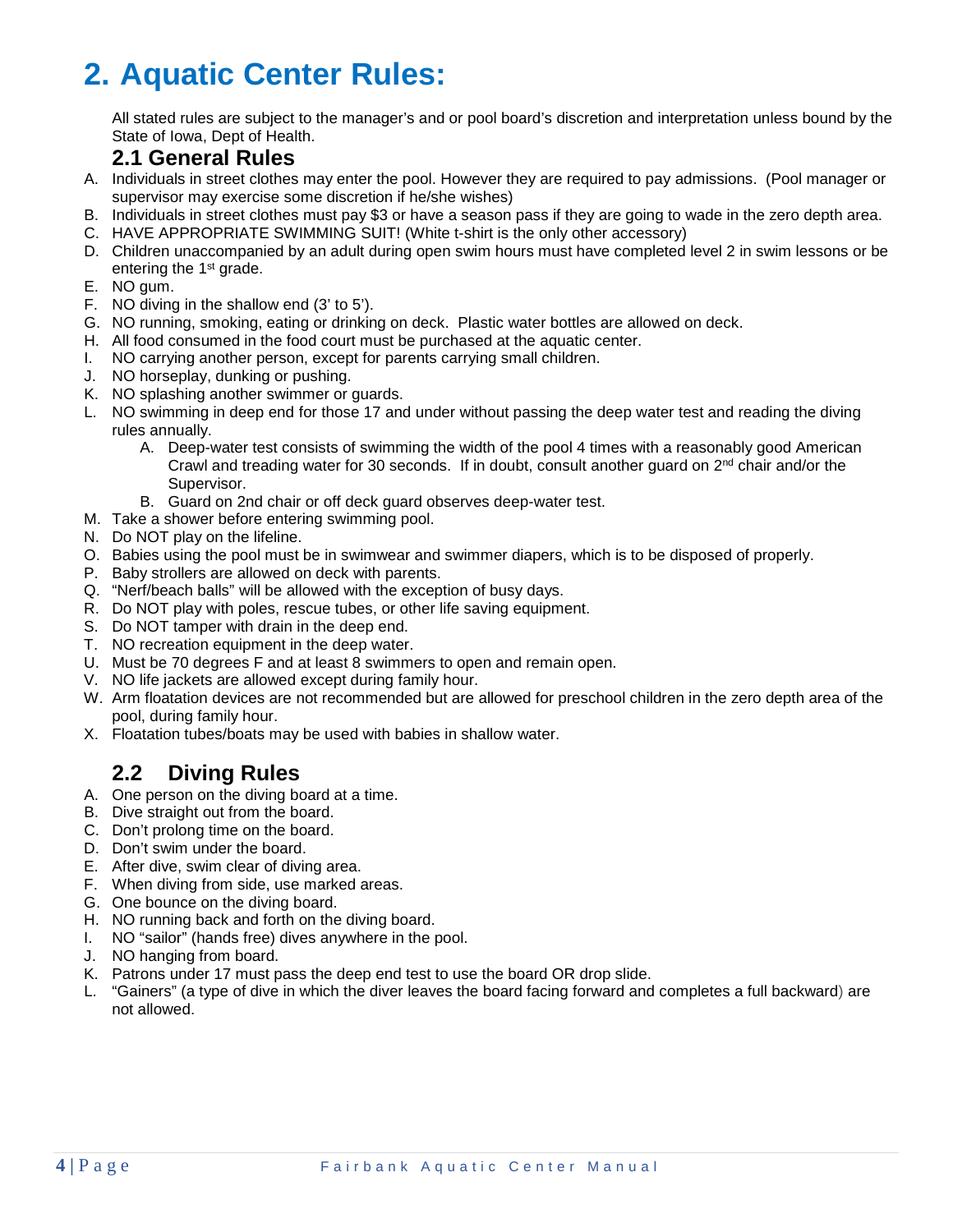# **2.3 Slide Rules**

- A. No head-first sliding.
- B. Adult supervision recommended.
- C. Strong swimming ability recommended.
- D. warnings
- E. Water depth is feet.
- F. Weight limit 300lbs
- G. \*based on astm standards
- H. Users must be 48" or taller to ride.
- I. Do not use this slide while under the
- J. influence of alcohol or drugs.
- K. Follow the instructions of the
- L. No running, standing, kneeling, rotating,
- M. tumbling or stopping in the flume.
- N. Only one person at a time. forming
- O. Keep both hands & feet inside the flume
- P. No diving from the flume.
- Q. Leave the flume pool promptly
- R. Slide lying on back, feet first only

### **2.4 Center Rental Rules**

- A. Center can be rented for exclusive use from 8:30 p.m. 10:00 p.m.
- B. No more than 2 rentals will be scheduled in a week
- C. No open containers of alcohol
- D. The responsible person renting the facility must:
	- 1. Remain at the Center at all times the facility is rented.
		- 2. Is responsible for conduct of patrons.
		- 3. Is responsible for any messes caused by the private patrons.
		- 4. Must sign a contract of agreement.

# **3 Aquatic Center Staff Qualifications, Polices and Procedures:**

Staff Qualifications comply with the requirements of the State of Iowa Department of Health.

### **3.1 Lifeguard Qualifications:**

- 1. Must have current Lifeguard Training Certificate, current Professional Rescuer CPR Certificate, which includes adult, child, infant and First Aid Certificate.
- 2. Must be in good mental and physical condition.
- 3. Must be reliable.
- 4. Must be emotionally stable.
- 5. Have a positive attitude.
- 6. Possess tact and good judgment.
- 7. Know rules and be ready to enforce them.
- 8. Must be able to educate patrons of purpose of rules.
- 9. Be willing to help in any area.
- 10. Obey the same rules as patrons.
- 11. Complete paper work on time.

MUST COMPLY WITH THE CITY OF FAIRBANK'S JOB DESCRIPTION AND PERSONNEL MANUAL.

### **3.2 Concession/Admission/ Attendants:**

- **1.** Be in good mental and physical health.
- **2.** Be 14 years old.
- **3.** Personable with children.
- **4.** Know aquatic center rules and enforce them.
- **5.** Obey aquatic center rules.
- **6.** Have positive attitude.
- **7.** Willing to help in any area where qualified.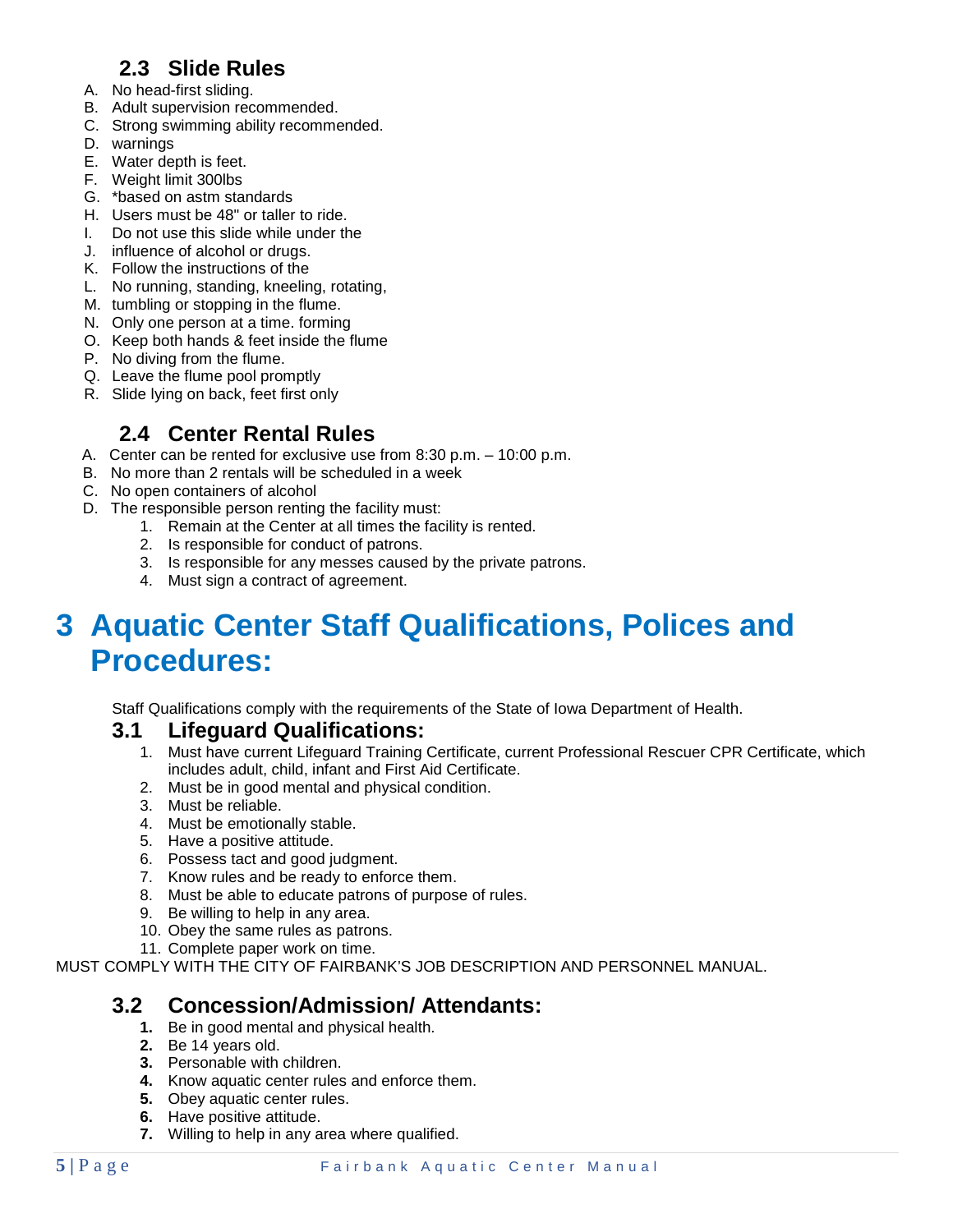- **8.** Must pass American Red Cross Level VII Skills, CPR and FIRST AID or hold a valid card.
- **9.**

# **3.3 Swimming Lesson Aids:**

- a. Must be at least 14 years old.
- b. Must have completed the American Red Cross, Lean to Swim level VII and Basic Water Safety class, OR be able to prove knowledge and proficiency at that skill level.
- c. Must be in good physical health.
- 5. Must be able to work mornings

# **3.4 Employee Dress Code:**

### **3.4.1 Lifeguards:**

In order to portray a professional image, and more importantly for easy and quick identification, lifeguards shall wear the approved lifeguard uniform at all times while on the clock at the Aquatic Center. Initial swimwear will be purchased by the aquatic center, and maintained by the employee. Only approved uniform t-shirts or sweatshirts shall be worn over swimwear. For quick response in a rescue NO PANTS OR SHOES SHALL BE WORN WHILE ON POOL SIDE OR SLIDE WATCH!

### **3.1.2 Attendants, Aids and Concession Workers:**

Attendants shall wear approved t-shirts. Attendants shall not wear unapproved lifeguard swimwear uniform.

# **3.5 Daily Duties and Rotation:**

### **3.5.1 Lifeguards:**

### **Guards are at four stations: SEE APPENDIX B**

- a. 1st Station: Guard at 0' depth "fan" area; must walk around the area during crowded days. Also supervise the "narrow" area.
- b.  $2<sup>nd</sup> Station: 3' 5' area in front of building; guard 3' 5' area; pass swimmers for deep water;$ get help from "off" guard if busy.
- c.  $3<sup>rd</sup> Station: Diving area "pit"; guard deep end; check swimmers for passing deep-water test,$ watch diving board and drop slide.
- d.  $4<sup>th</sup> Station: Observe large slide plunge pool. Help patterns as needed.$
- e. Attendant: This person directs people down the slide watche's stairs and maintains order.
- f. Off Guard: Attends to concessions, Does a walk through the locker area, assists at the admissions desk.

NOTE: Rotation and placement of guards can change depending on number of patrons. Above placement is for full bather load. Area #2 and #3 can be supervised by 1 guard if 50 or less people in that area.

### **3.5.2 All Employees**

- Help with cleaning. *M, W, F* disinfect decks; *T, Th, S* disinfect dressing rooms.
	- a. Help with concession/admission duties.
	- b. Check dressing rooms.
	- c. Keep fit by swimming (ie: laps)
	- d. Get along with others.
	- e. Keep locker rooms supplied and clean at all times.
	- f. Guard during swimming lessons.
	- g. Be on time.
	- h. Rotation schedule:

| Open at 1:00                        |  |
|-------------------------------------|--|
| @ 1:55 Pool check                   |  |
| @ 2:55 Pool check                   |  |
| @ 3:55 Pool Check                   |  |
| Dool obooks overy bour upually 10 m |  |

Pool checks every hour - - usually 10 minutes - - can be shortened to 5 minutes on cooler days or eliminated in evenings depending on crowd and management. **No patrons shall be allowed in the pool during pool checks or breaks.**

### **3.5.3 Breaks and Lunch Break**

- a. Employees can request 10 15 minute break when it is not too busy.
- b. Life Guard Lunch Break: You will receive (1/2) one half-hour supper break. The times for this break are one of the following: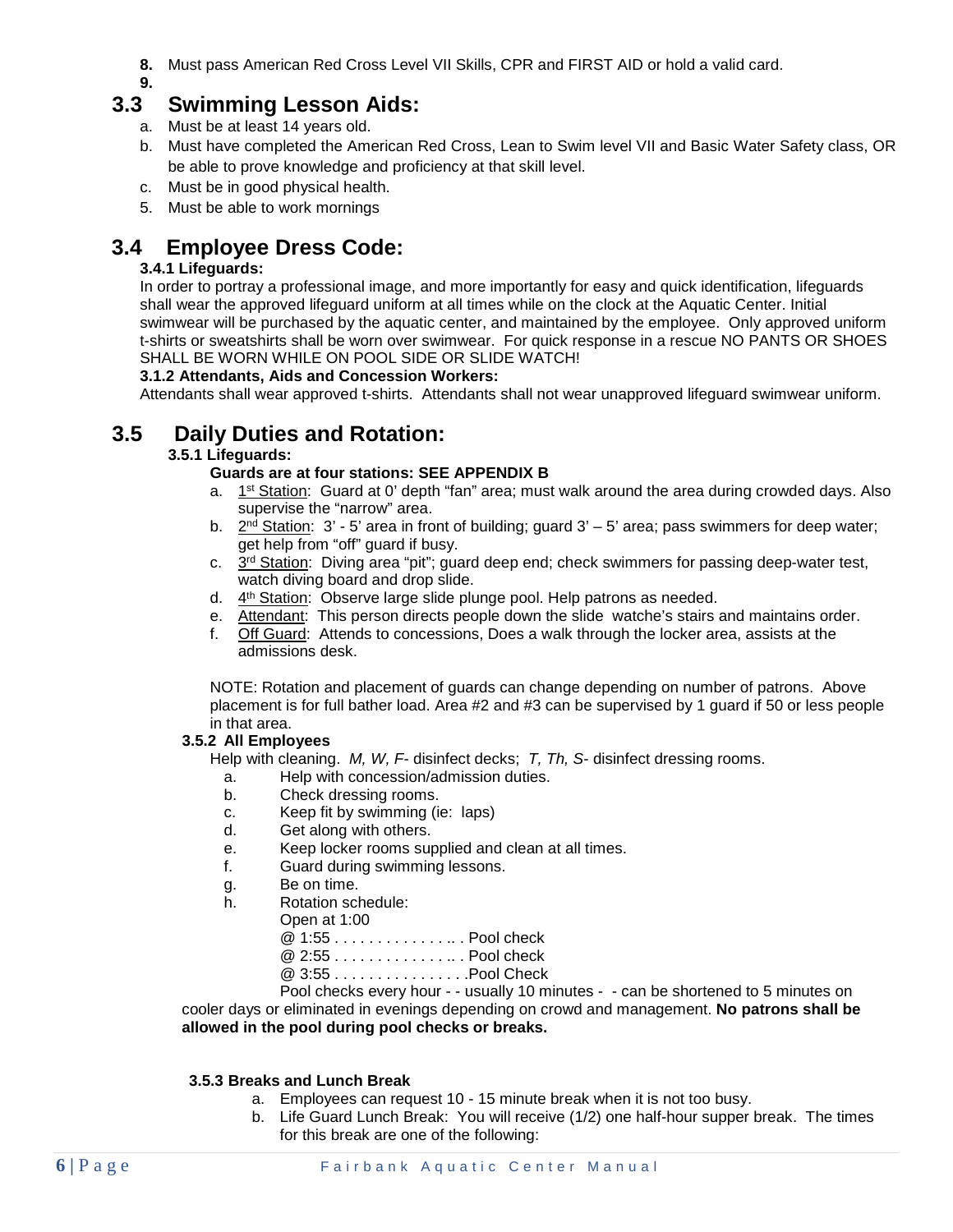4:30, 5:00, 5:30, 6:00, 6:30, 7:00. ( if you have the 7:00 break you may be free to go home for the night ) These times and the lunch schedule are subject to change according to the pool manager.

### **3.5.4 Concession / Admission Attendant:**.

- a. Keep the *Daily Report Sheet*.
- b. Account for money.
- c. Account for and stock food and candy
- d. Keep everything in its place.
- e. Help put equipment away.
- f. Keep concession room organized, clean and compliant with health code rules.
- g.Count all money, record in book and set aside opening change.
- h. Sell daily admissions, tickets and date them.
- i. Check swimmers for swimsuits, band-aids, and gum.
- j. Do not allow bikes on sidewalk in front of counter.
- k. Discourage people from gathering at counter.
- l. Do not allow unauthorized people in concession or guard rooms.
- m. Do not allow swimmers and visitors to play with ticket boxes, pens or counters.
- n. No one is allowed to sit on the counters.

# **3.6 Employee Performance Guidelines, Progressive Discipline and Termination:**

All employees are expected to perform their assigned duties with diligence, respect, and kindness. Employees are also expected to know the fundamentals of their position, be skilled and proficient, and be knowledgeable of the content of this manual. By signing the "Employee Acknowledgement" you indicate such. Periodic evaluations will be performed by utilizing Appendix C to identify areas where employees excel, and/or need further training, counseling or guidance

### **3.6.1 Progressive Discipline**

Management will attempt to alter or correct improper actions or behaviors by providing counseling, corrective measures, and a timetable for correction (See appendix F).

### **3.6.2 The following (but not limited to) actions shall be subject to immediate termination:**

- a. Flagrant disregard to safety or duty.
- b. Flagrant Insubordination.
- c. Statements, writings, or actions demeaning an employee or patron's religion, sexual preference, race, or sexual orientation.
- d. Any violation of Iowa or United States law.

### **3.6.3 Termination**

A vote of two thirds of the board is required to terminate an employee [City Code 22.06(5)]. An employee who has been terminated will be notified by appropriate measures. A terminated employee shall be offered the opportunity to a hearing before the board.

### **3.7 Time Sheets:**

Punch in when you get to work and punch out when you go off duty or go to lunch. Never punch anyone else's time card for them. That is considered fraud.

# **3.8 Do's and Don'ts of Life Guarding:**

- A. DO PAY CLOSE ATTENTION TO YOUR GUARDING AREA.
- B. DO use sunscreen for protection.
- C. DO use the umbrellas.
- D. DO swim laps to keep physically fit.
- E. DO set a good example and obey the rules while swimming.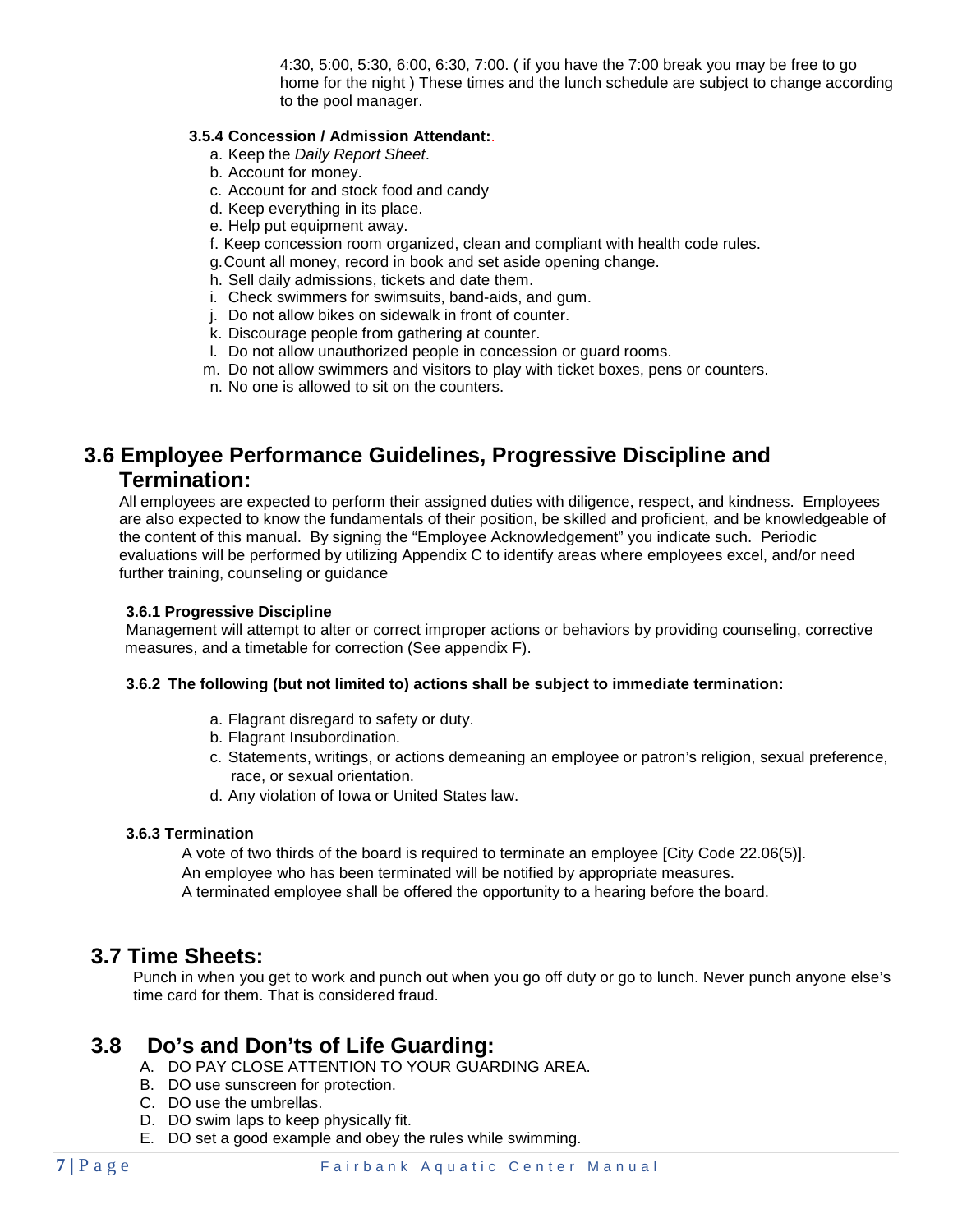- F. DO check equipment before guarding.
- G. DO report for duty on time.
- H. DO be courteous, kind and respectful to your work and co-workers.
- I. DO be fair and consistent with discipline.
- J. DON'T talk to swimmers excessively while on duty.
- K. DON'T talk to friends excessively while on duty.
- L. DON'T twirl your whistle
- M. DON'T sit on the counter

# **3.9 Use of Cellular Devices, Personal Computers, Personal Data Devices, And Cellular/Data Watches**

### **3.9.1 Lifeguards and Aids**

- a. Cellular devices, personal computers, personal data devices, and cellular/data watches must remain in the lifeguard office at all times while on duty.
- b. These devices can only be used when on personal break.
- c. Management reserves the right to prohibit all employees from possessing the above items at the aquatic center for due cause.
- d. Devices are not allowed in the locker/shower rooms.
- e. The aquatic center shall not be responsible for theft or any damage occurred to a cellular device, personal computer, or personal data device.

### **3.9.2 Concessions Workers**

- a. Cellular devices, personal computers, personal data devices, and cellular/data watches are allowed on their person at all times if possessing such does not detract from official duties.
- b. Concessions workers may not have devices in the locker/shower rooms.

### **3.9.3 Management**

- a. Cellular devices, personal computers, personal data devices, and cellular/data watches are allowed on their person at all times if possessing such does not detract from official duties.
- b. Management may use such devises to capture safety or personnel concerns, and must reported them to the Board.
- c. Managers may not have devices in the locker/shower rooms, unless used to capture or document a safety, personnel, or facility concern.

# **3.10 Certification and Reimbursement**

Lifeguards shall be certified as required by Iowa Code 10.3(1) "Certified Lifeguard". The cost of initial training and certification will be reimbursed at a rate of  $\frac{1}{2}$  the cost for one year of satisfactory service. The remaining balance will be paid should the lifeguard be hired, and satisfactorily completed a second season. Recertification of lifeguards will be reimbursed for lifeguards returning after two or more years of satisfactory service.

# **4 Facility and Equipment**

# **4.1 Danger Areas in Swimming Areas SEE APPENDIX A**

- A. Along the lifeline
- B. Diving areas
- C. Ladders.
- D. The Narrow area
- E. Area directly in front of pool side building exit
- F. Area in front of slide discharges in plunge pool
- G. Slide platform and stairs

# **4.2 Equipment:**

- A. WHISTLES
	- 1. One short blast to get attention of swimmers.
	- 2. Two blasts in succession to signal other guards of an emergency.
	- 3. Three blasts to clear the pool immediately (emergency! Need Emergency Equipment and
	- Backboard)
- B. KICKBOARDS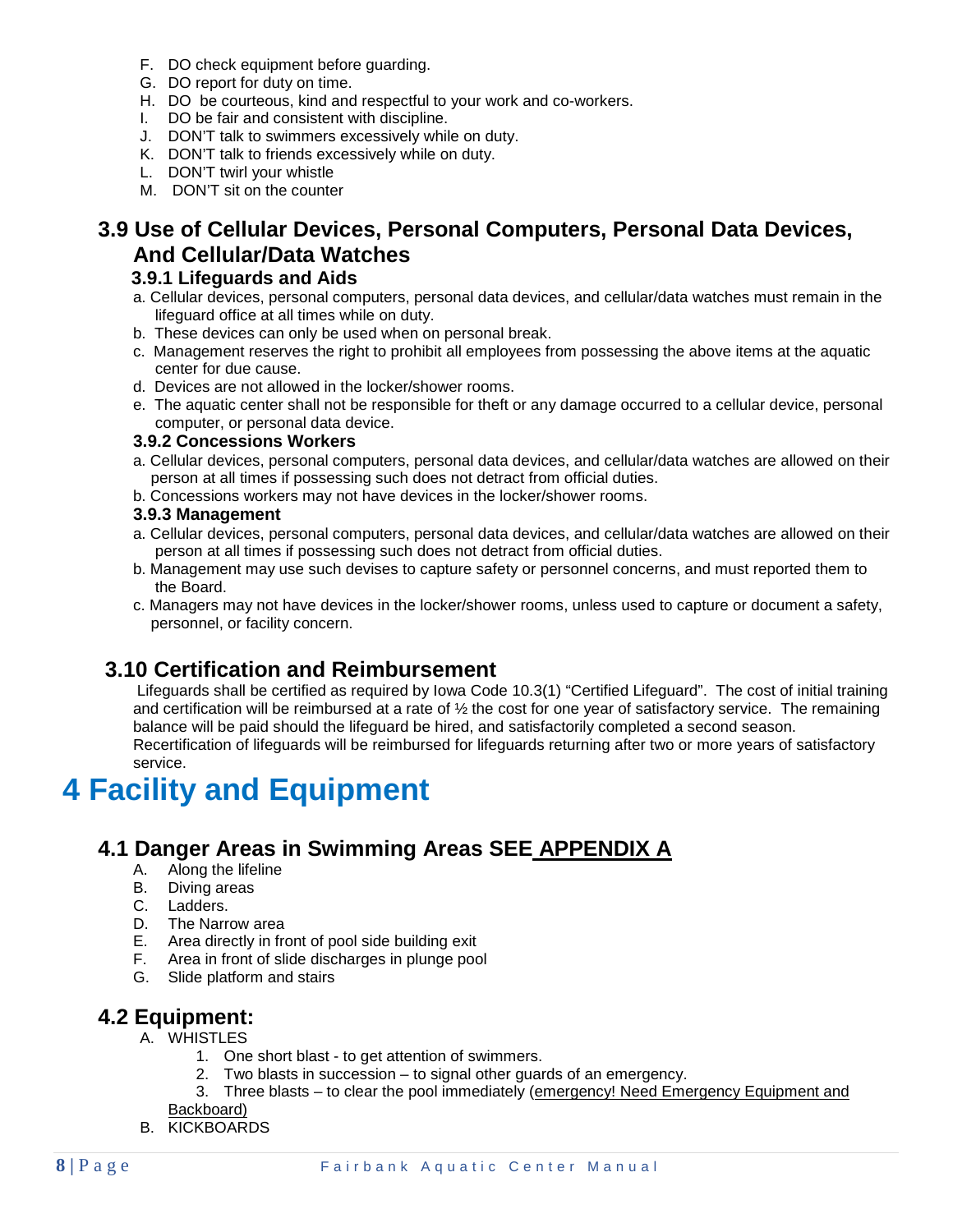- 1. Used for lessons.
- 2. Used for exercise classes.
- 3. Used for family hour.
- 4. Not used during open swim time.
- C. RINGS/STICKS
	- 1. Used for lessons.
	- 2. Can be used for Family Hour.
	- 3. Not used during open swim time.
- D. REACHING POLES AND SHEPHERD'S HOOK
	- 1. Used for emergencies.
	- 2. Used during lessons.
- E. PFD'S
	- 1. Used for teaching purposes only.
	- 2. Can be loaned for handicapped swimmer.
- F. BACKBOARD
	- 1. Used for suspected neck or back injury.
	- 2. Used during lessons.
- G. CERVICAL COLLAR
	- 1. Used for suspected neck injury.
	- 2. Put in place in water before removal from water.
	- 3. Kept in First Aid cabinet.
- H. FIRST AID KIT
	- 1. Kept in office cabinet above desk.
	- 2. Band-aids, compresses, rubber gloves, H2O, etc.
	- 3. Ice packs - use ice cubes in refrigerator.
- I. RADIO
	- 1. Used for exercise classes.
	- 2. May be played during open hours, under the manager's discretion

### **4.3 Restrooms:**

Showers are for the use of swimmers at the pool. (Exception can be made with manager or pool board approval) Restrooms are open to the public.

### **4.4 Lost and Found:**

- A. Gathered at the end of the day when sides are checked.
- B. Laundered.
- C. Returned to pool and put in office.
- D. Only staff are members to search for lost items.
- E. Not to be used by staff members or given out.
- F. After one week, any unclaimed money goes to city hall.

# **5 Patron Disciplinary procedure:**

(Apply to situation as needed.)

- A. Verbal warning.
- B. Sit out (time determined by guard involved.)
- C. Send home.
	- 1. Must call parents and explain.
	- 2. Tell Manager, or attendant.
	- 3. Determine amount of time out.
- D. Permanent Suspension from the Aquatic Center. This step must be approved by the Pool Board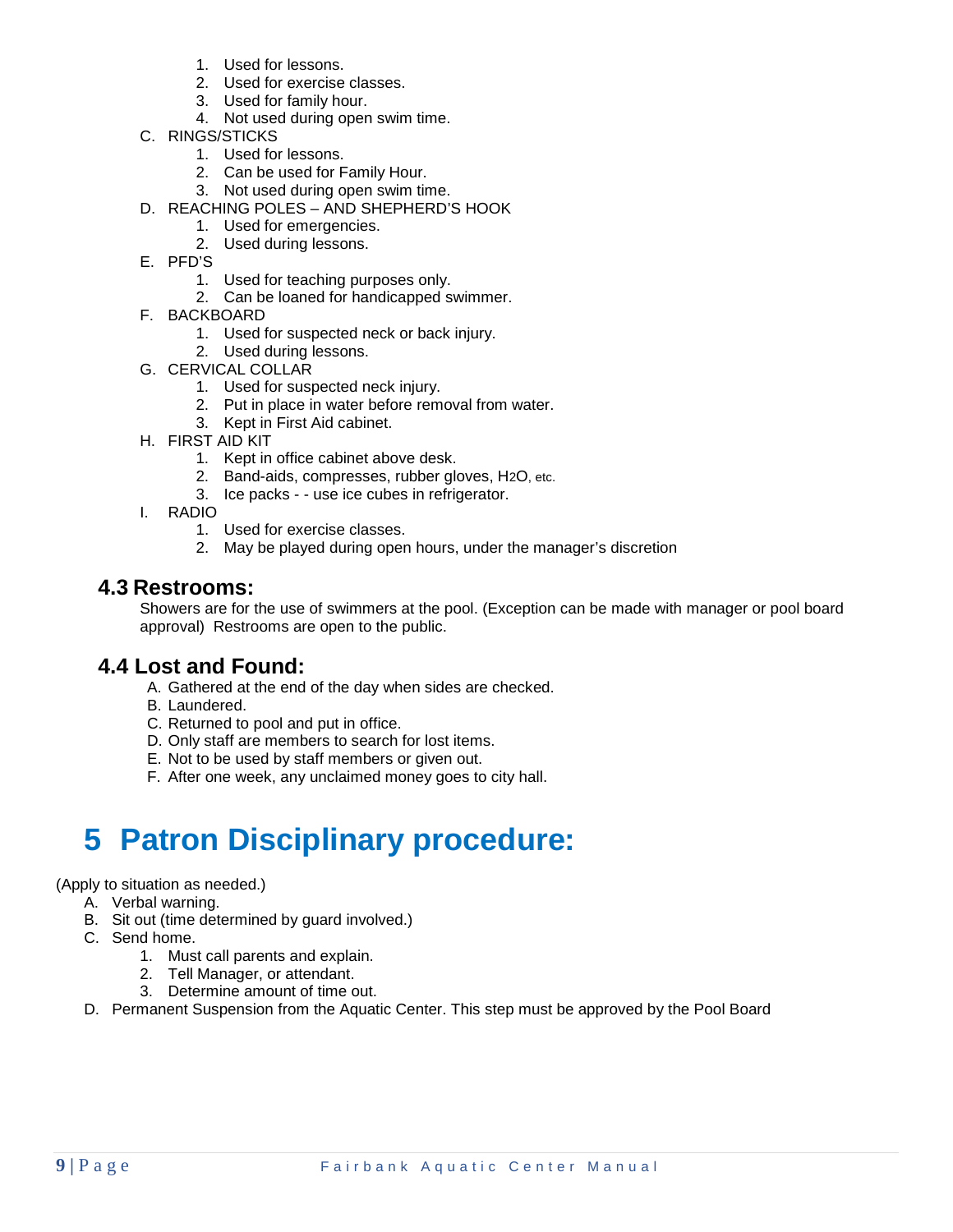# **6 Fairbank Swimming Lessons**

The City of Fairbank follows a curriculum set forth by the Aquatic Center Board. Swimming lessons are scheduled on a yearly rotating basis for the different "city groups" If you are unable to attend your city group, please register with another.

### **6.1 Rules:**

- A. Students must be registered by the deadline date set by the Aquatic Center Board to be registered in swimming lessons.
- B. All information on the registration form must be filled out completely for the student to be processed.
- C. Water introduction with guardian is limited to children 2 through 3 years old. **AN ADULT OR ABLE PERSON AT LEAST 14 YEARS OLD WHO WILL ASSIST IN THE WATER MUST ACCOMPANY** water introduction students as these children require one on one contact to insure a safe learning environment.
- D. Weather cancellations will be on the machine at the Center. (319-635-2533)

### **6.2 Early Withdraw or Cancellation Policy:**

If a student doesn't attend any scheduled classes, (*misses 100% of the classes*) he/she is entitled to a full refund. If a student attends one session, and decides to withdraw early, 100% of the registration fee will be returned. If a student attends more than one class and withdraws or is forced to withdraw for any reason, no refund will be issued.

# **7 Private Lessons**

Private lessons are scheduled with the instructor, and are not bound by the swimming lesson rules or curriculum established by the Aquatic Center Board.

### **7.1 General Board Policy:**

The Fairbank Aquatic Center shall not advertise, manage, or offer private swimming lessons. Private swimming lessons are a private agreement between two parties (student and instructor).

### **7.2 Compensation:**

Employees of the Fairbank Aquatic Center shall not receive compensation from the Aquatic Center for time spent instructing private lessons. Compensation for providing private swimming lessons is an agreement between the student and instructor.

### **7.3 Use of Facility:**

All students must pay daily admission, or be season ticket holders, regardless of whether the instruction is conducted during regular public swim, or during off hours. It shall be considered a privilege of employment exclusively for instructors who are employees of the Aquatic Center, to have the option to conduct lessons during periods when the facility is not open to the public. AT NO TIME shall any instructor who is not an employee, have access to, or be granted permission to use the facility during off hours. EXCEPTION: Contractual employees such as swim team coaches, water aerobics instructors, etc. Management or the Board will not schedule any events such as practices, extracurricular activities, pool parties, employee in-services, etc. to accommodate private swimming lessons.

### **7.4 Lifeguard:**

If the employee who is conducting lessons during off hours is not a certified lifeguard, then he/she shall make arrangements for a certified lifeguard who is an employee of the Aquatic Center to assume the sole duty of lifeguarding. The instructor shall be responsible for reimbursing the Aquatic Center for the FULL wages and benefits of the lifeguard for the time spent working during the private lesson.

### **7.5 Responsibility:**

During off hours the instructor is responsible for the safety and actions of the student. All Aquatic Center rules apply to the student regardless of when the lesson is conducted. These include, but are not limited to: shower requirement, swimming ability evaluation for 12 foot area, slide usage (slide cannot be used unless fully staffed), etc..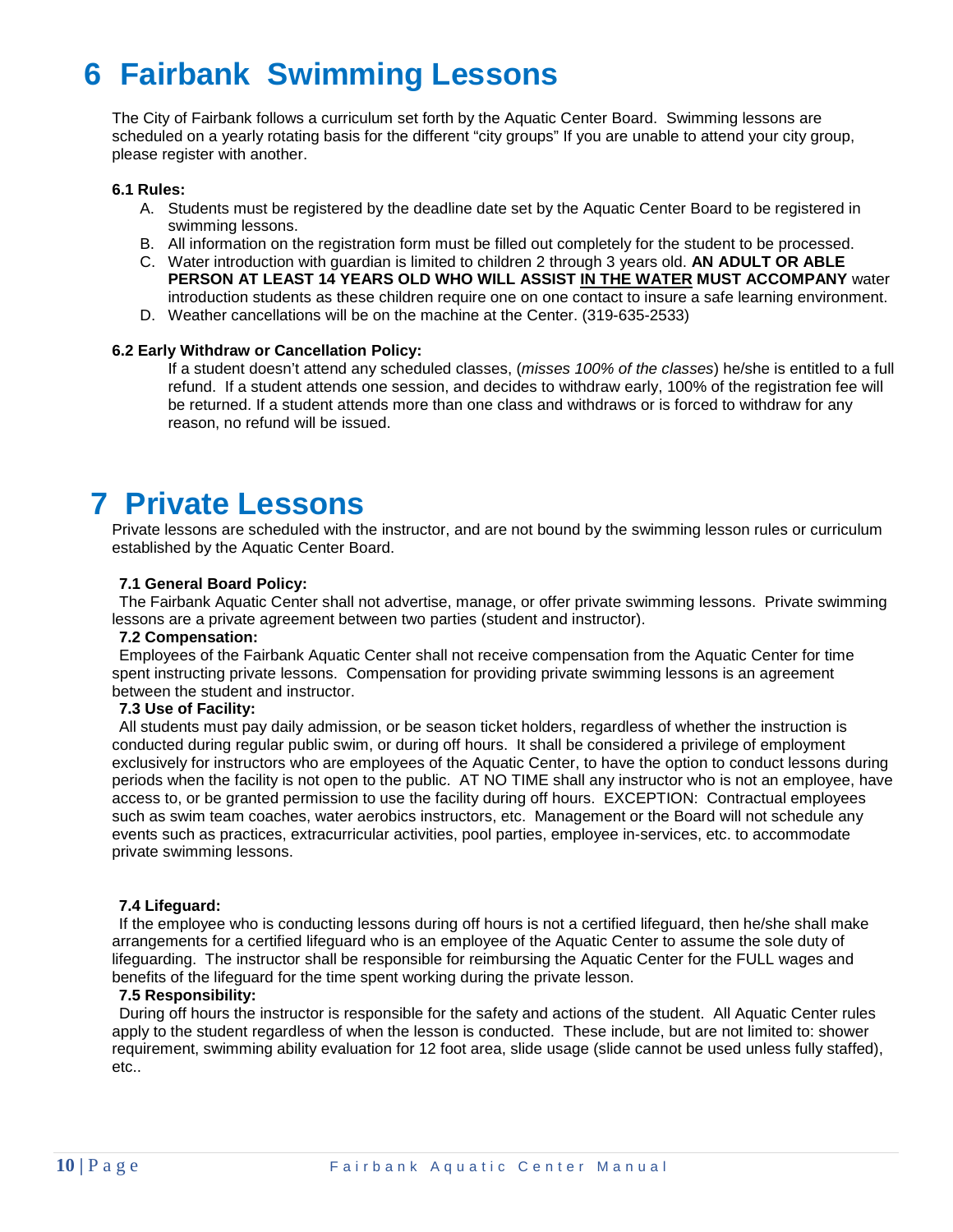# **8 Chemical Emergency Procedure**

When a chemical emergency occurs, the Guard who observes the emergency will survey the scene to determine extent of hazard and then initiate the emergency procedure by two (2) sharp whistle blasts. The remainder of the procedure follows:

### OBSERVING GUARD: (not always the nearest)

Alert other staff members by two (2) sharp whistle blasts - - then clear the area quickly.

### NEAREST GUARD:

Assist observing guard in evacuating the area. Decide with observing guard what help is needed. Communication is a must!!

### THIRD GUARD:

Report an "EMERGENCY IN PROGRESS" to the supervisor. Stand-by to relay information from the incident site and observing guard.

### Office ATTENDANT:

Call for necessary help as requested by the third guard. Notify the Fairbank Fire Department, **911 and call CPO**

Use P.A. to CALMLY inform pool patrons of an emergency in progress and ask them to leave the water immediately. Three (3) whistles from third guard. Help supervise/evacuate patrons to safety until emergency is over.

### OFF DECK GUARD:

If emergency permits, take key and open padlock gate for Fire Department/HazMat Crew. If leak does not permit, give key to Fire Department/HazMat Crew when they arrive on scene. Then, assist other guards to contain/evacuate patrons to safety until emergency is over.

### UN-ASSIGNED STAFF:

The Fire Department/HazMat Crew brings nearly all equipment needed. Stand by with any additional equipment they may need. Help to contain/evacuate patrons to safety until emergency is over.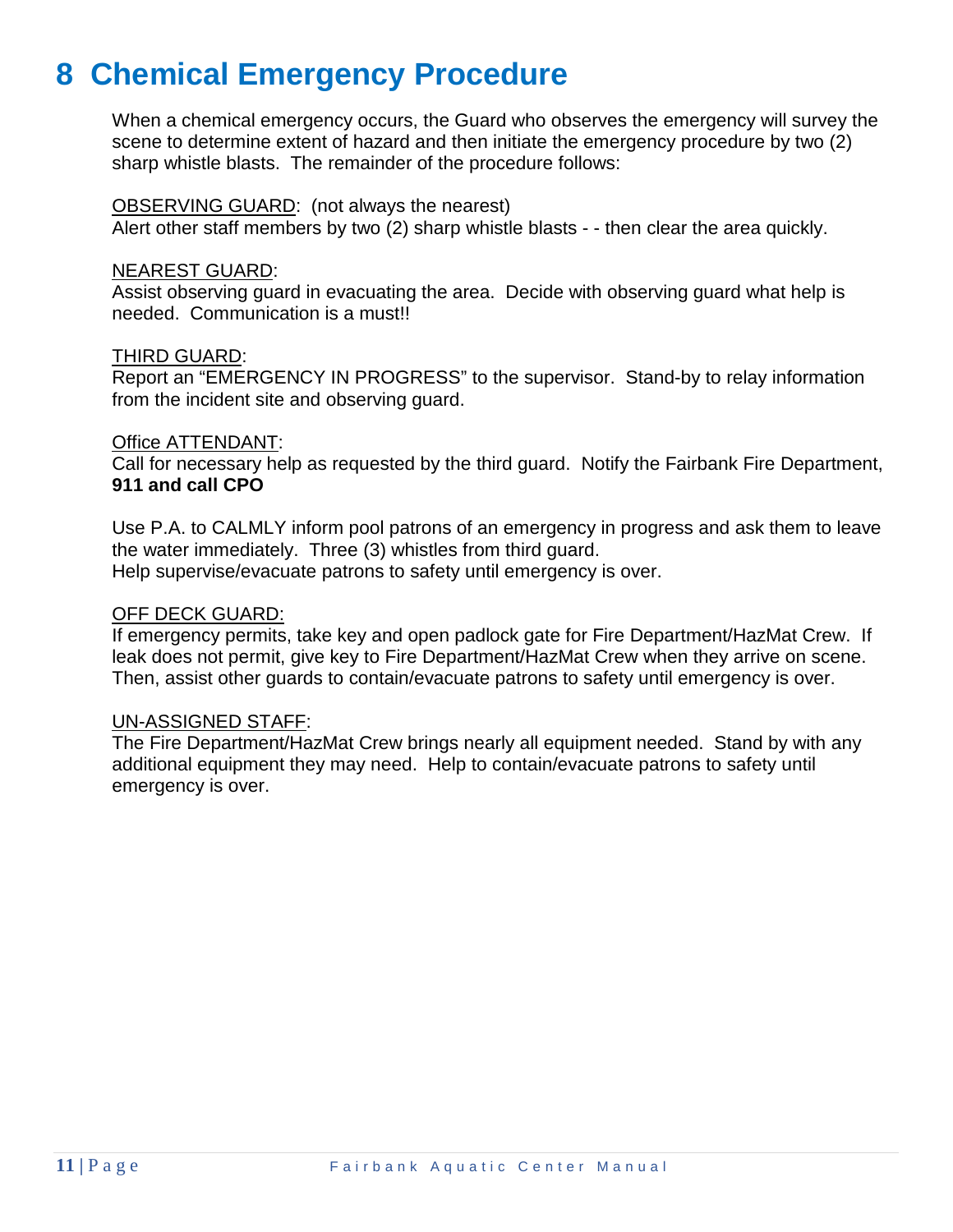# **9 Emergency & Rescue Plan & Procedures**

### **9.1 General Emergency Response**

- The spotter blows 3 sharp, loud blasts with whistle. Take the appropriate actions and rescue techniques.
- A second lifeguard should be clearing the pool and removing the ropes if necessary. Also providing any assistance to the primary rescuer
- The remaining lifeguards should be helping to clear the pool and get the backboard/assist with rescue if needed.
- Notify 911.
- All lifeguards should be in the water assisting if backboarding is necessary. The manager should be waiting by the back gate for the ambulance to arrive to let them know the situation.

# **9.2 Emergency Procedures:**

- A. ACCIDENTS - procedure above telephone, in office, concession stand and admission desk.
	- 1. All injured persons are to report the to business office.
	- 2. All injuries recorded on accident sheet.
- B. RESCUE BREATHING - use mask.
	- 1. Know how and when.
	- 2. Use procedure above telephone.
- C. CPR
	- 1. Know how and when.
	- 2. Use procedure above telephone.
- D. FIRST AID - wear gloves.
	- 1. Bleeding (nose or other.)<br>2. Shock.
	- Shock.
	- 3. Heat stroke/Heat exhaustion.
	- 4. For small injuries, apply basic first aid. All injuries recorded on accident sheet.
- E. STORMS
	- 1. Keep patrons until threat is over.
	- 2. Police or Fire Department will often come or call if threatening storm is approaching.
	- 3. Lie down next to inside wall - all patrons.
- F. SERIOUS DISTURBANCE OUTSIDE OR INSIDE POOL AREA. To call police regarding help with an unmanageable situation; the attendant or concession stand will be asked to call 911.
- G. Accident report: Clipboard hanging in the office, complete accident report in your own words and initial. Any incident requiring an ambulance response must be reported to the Pool Board members as soon as it is reasonable.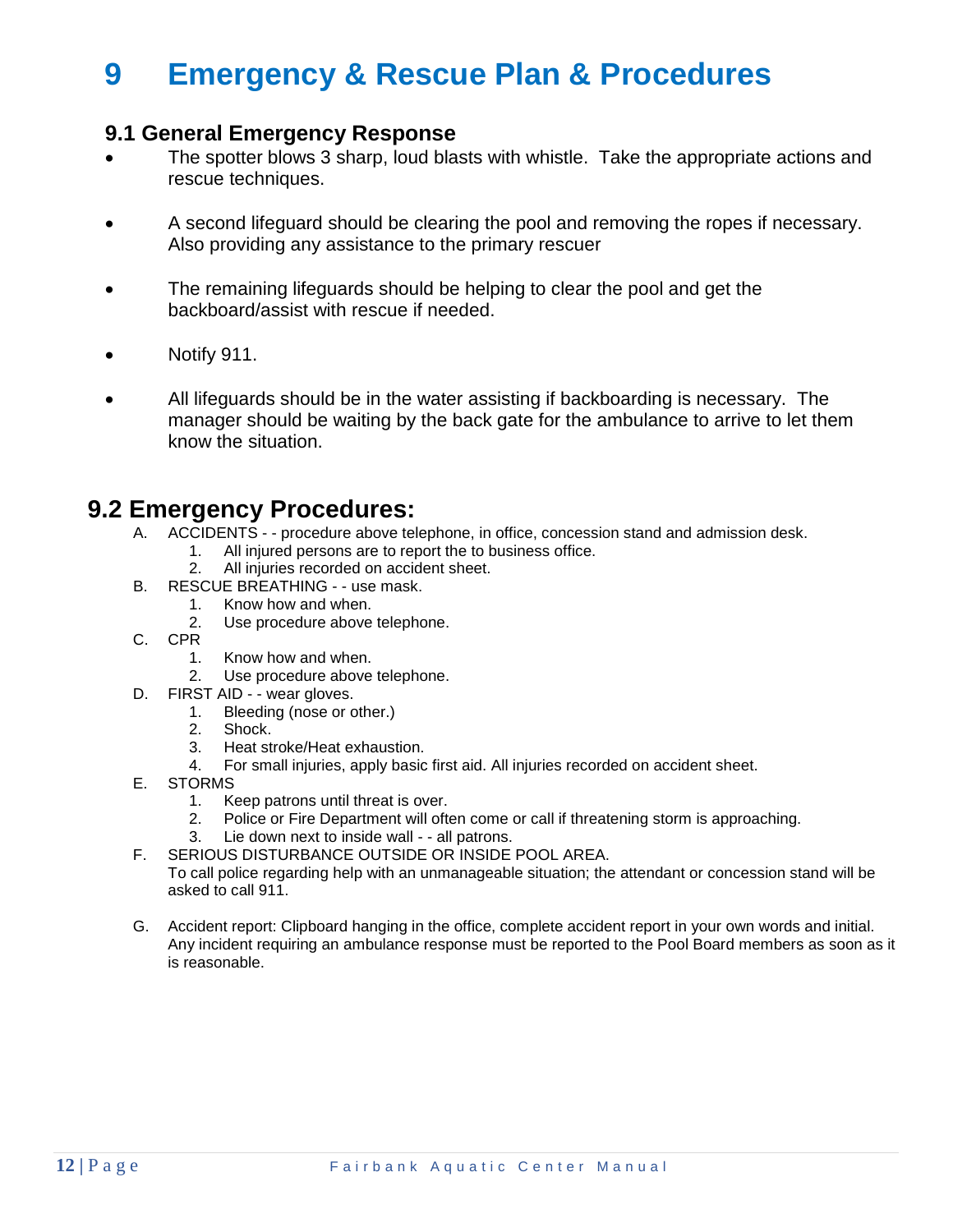# **10 Municipal Aquatic Center Board Manual Certification**

We, the Municipal Aquatic Center Board of Fairbank, Iowa certify this manual and Emergency Action Plan for the Fairbank Family Aquatic Center. Any contents of this manual will NOT supersede State and Federal laws and regulations. Any such laws and regulations take precedence over any part of this manual.

Every employee must read and understand this manual and the City of Fairbank Personnel Manual and sign as such before they begin employment at the Fairbank Aquatic Center.

### **Certified on 3/23/17**

Jason Kayser Teresa Haberman Tina Robinson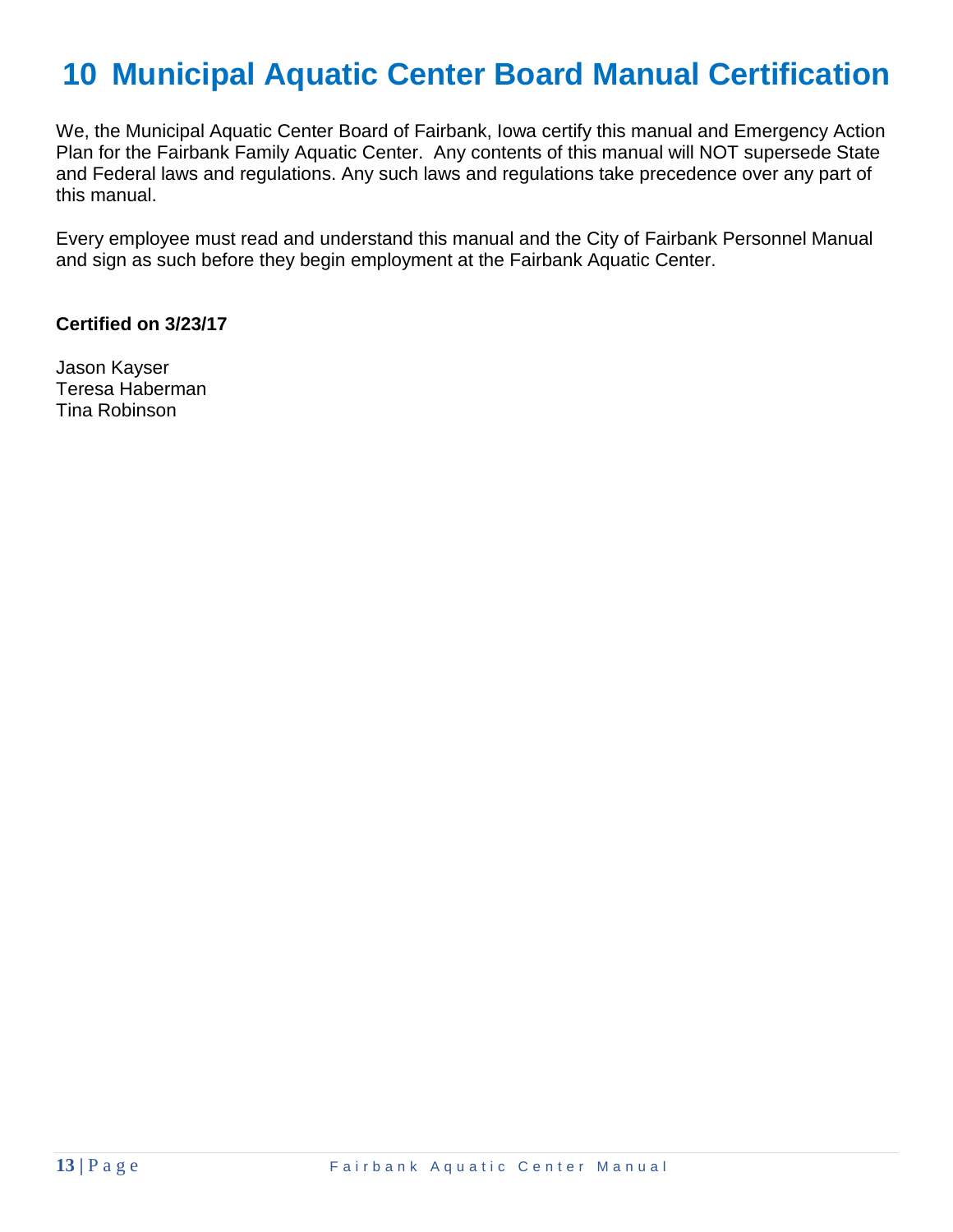APPENDIX A

# FAIRBANK AQUATIC CENTER SPECIAL ATTENTION AREAS



- **1. Under small slide and diving board**
- **2. Drop off to the pit**
- **3. Slide discharge**
- **4. Lilly Pad area**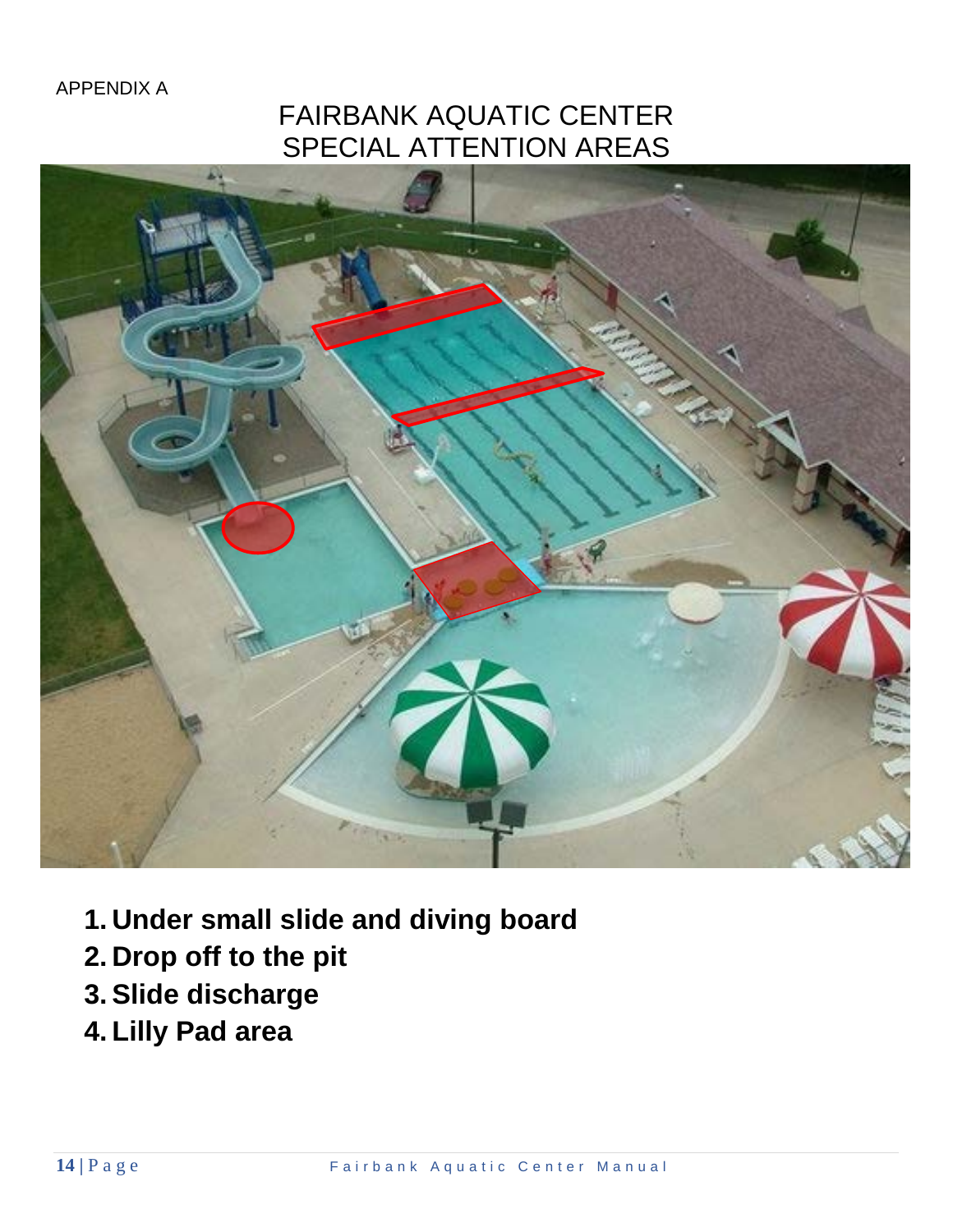APPENDIX B

# FAIRBANK AQUATIC CENTER LIFEGUARD OBSERVATION AREAS



**GUARD 1 AREA GUARD 2 AREA GUARD 3 AREA GUARD 4 AREA ATTENDANT 5 AREA**

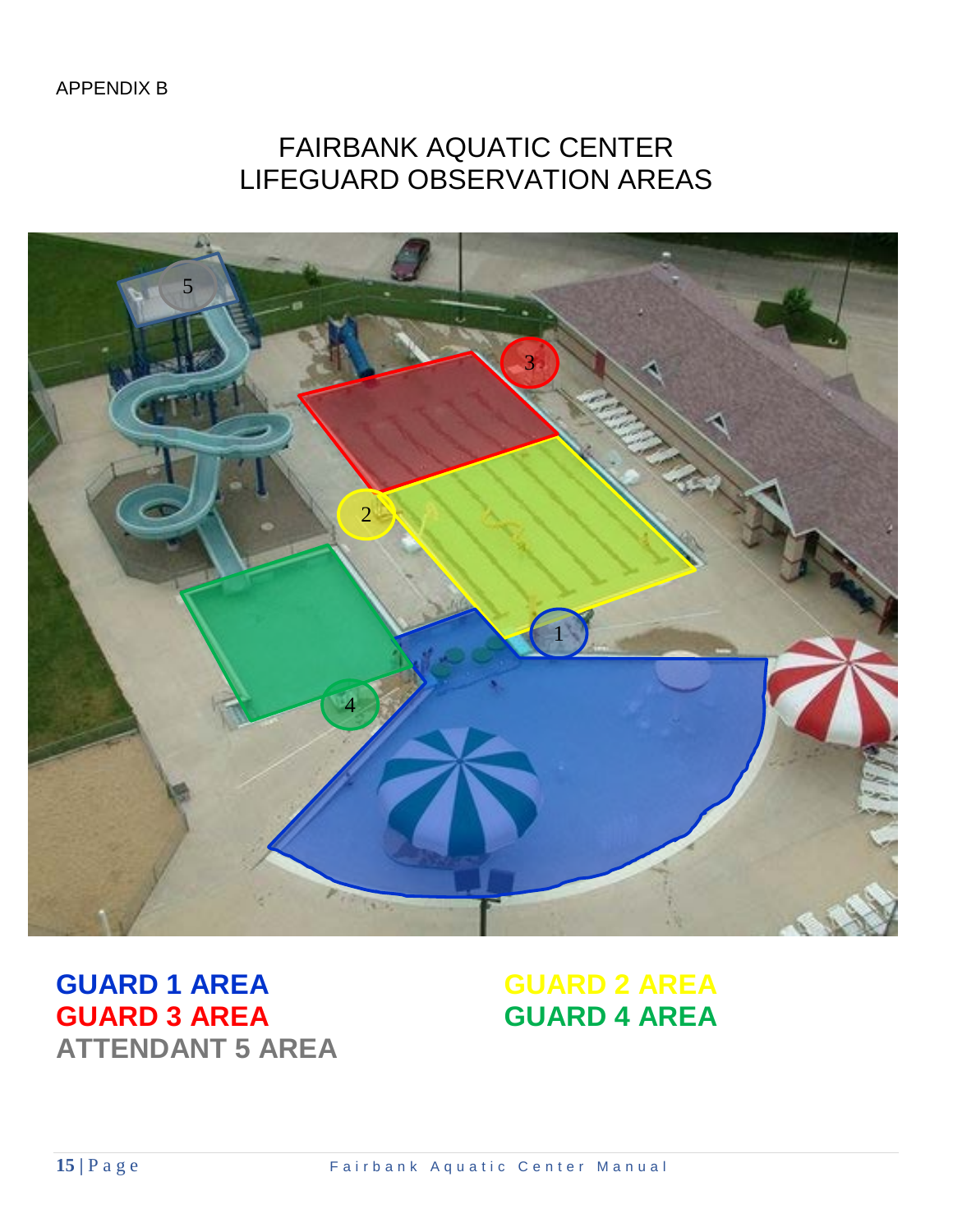### *FAIRBANK AQUATIC CENTER* Employee Performance Appraisal

Employee: \_\_\_\_\_\_\_\_\_\_\_\_\_\_\_\_\_\_\_\_\_\_\_\_\_\_\_\_\_\_\_\_\_\_ Position: \_\_\_\_\_\_\_\_\_\_\_\_\_\_\_\_\_\_\_\_\_\_\_\_\_\_\_\_\_\_\_\_\_

Supervisor  $(s)$ :

### *Performance Rating Categories and Definitions*

#### **Exceptional**

Performance consistently far exceeds expectations. Performance is characterized by exceptionally high work quality. Employees rated as having exceptional performance repeatedly make contributions which are far above the requirements of their position. They use exceptional judgment and regularly exhibit mastery of their job duties and responsibilities.

#### **Exceeds Expectations**

Performance frequently exceeds expectations. Performance indicates thorough attention to and the completing of all assigned responsibilities. Unusual problems are properly considered and generally well handled. Job improvement and initiative is regularly displayed. The contribution of these individuals is usually beyond what is expected.

#### **Meets Expectations**

Performance meets the requirements and standard expectations of the position. The position is being covered in an adequate manner and the responsibilities are being handled competently or the performance is progressing at an appropriate pace based on the length of time in the position.

#### **Needs Improvement**

Performance does not consistently meet all expectations of the position.

#### **Unsatisfactory**

Performance does not meet minimum expectations of the position. Supervisor should specifically identify unacceptable performance.

### **Safety**

To the extent the employee exhibits safety awareness towards themselves, other employees, and patrons. Performance Rating

 $\circ$  Exceptional  $\circ$  Exceeds Expectations  $\circ$  Meets Expectations  $\circ$  Needs Improvement  $\circ$  Unsatisfactory Supportive Details or Comments

### **Job Knowledge and Skills**

The extent to which an employee demonstrates knowledge and the skill level required to complete assignments efficiently and effectively. Includes learning and adapting to changing skill requirements, lifeguarding skills, facility cleaning and minor maintenance, physical fitness, and swimming lesson instruction.

Performance Rating

 $\circ$  Exceptional  $\circ$  Exceeds Expectations  $\circ$  Meets Expectations  $\circ$  Needs Improvement  $\circ$  Unsatisfactory Supportive Details or Comments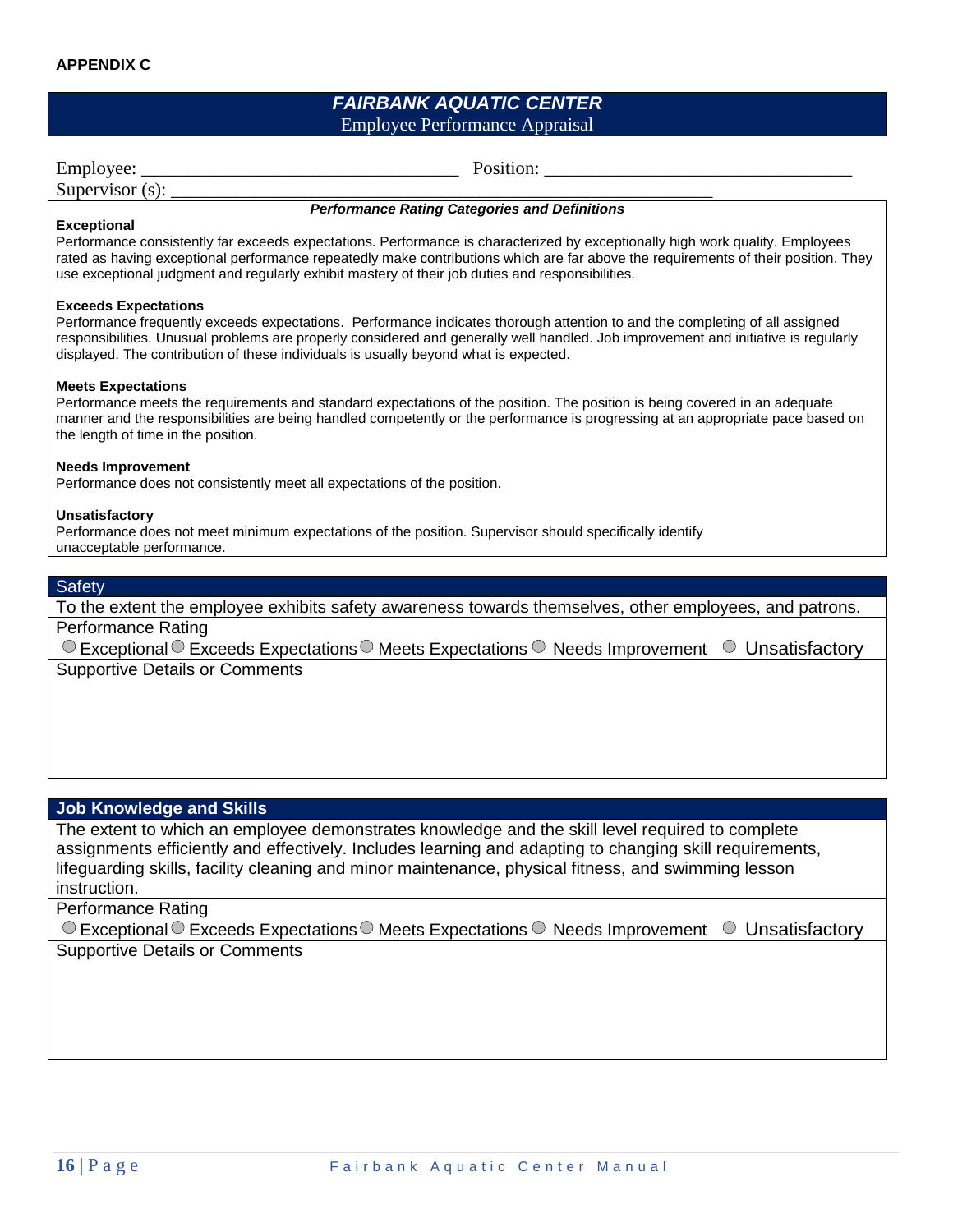### **Communication**

The extent to which an employee is proficient and professional in oral and written communications and communicates effectively. Includes active listening, seeking and receiving feedback; use of appropriate communication channel and medium; respecting confidential information; and providing information to others in a clear, complete and concise manner, as well as appropriate communication with managers.

### Performance Rating

 $\circ$  Exceptional  $\circ$  Exceeds Expectations  $\circ$  Meets Expectations  $\circ$  Needs Improvement  $\circ$  Unsatisfactory Supportive Details or Comments

### **Reliability**

The extent to which an employee can be relied upon regarding task completion and follow-up. Maintaining appropriate attendance/punctuality, and adhering to the Fairbank Aquatic Center policies and procedures. Performance Rating

 $\circ$  Exceptional  $\circ$  Exceeds Expectations  $\circ$  Meets Expectations  $\circ$  Needs Improvement  $\circ$  Unsatisfactory Supportive Details or Comments

### **Critical Thinking and Decision Making**

The extent to which an employee appropriately handles issues or conflicts; analyzes problems effectively; involves others in seeking the best solutions; determines appropriate courses of action for solutions; and makes clear, consistent and timely decisions while acting with integrity. Performs appropriately in life saving situations, or situations where aid is necessary.

Performance Rating

 $\circ$  Exceptional  $\circ$  Exceeds Expectations  $\circ$  Meets Expectations  $\circ$  Needs Improvement  $\circ$  Unsatisfactory Supportive Details or Comments

### **Initiative**

Identifies what needs to be done and does it with little or no guidance. Takes initiative to make ensure the work day runs smoothly.

Performance Rating

 $\circ$  Exceptional  $\circ$  Exceeds Expectations  $\circ$  Meets Expectations  $\circ$  Needs Improvement  $\circ$  Unsatisfactory Supportive Details or Comments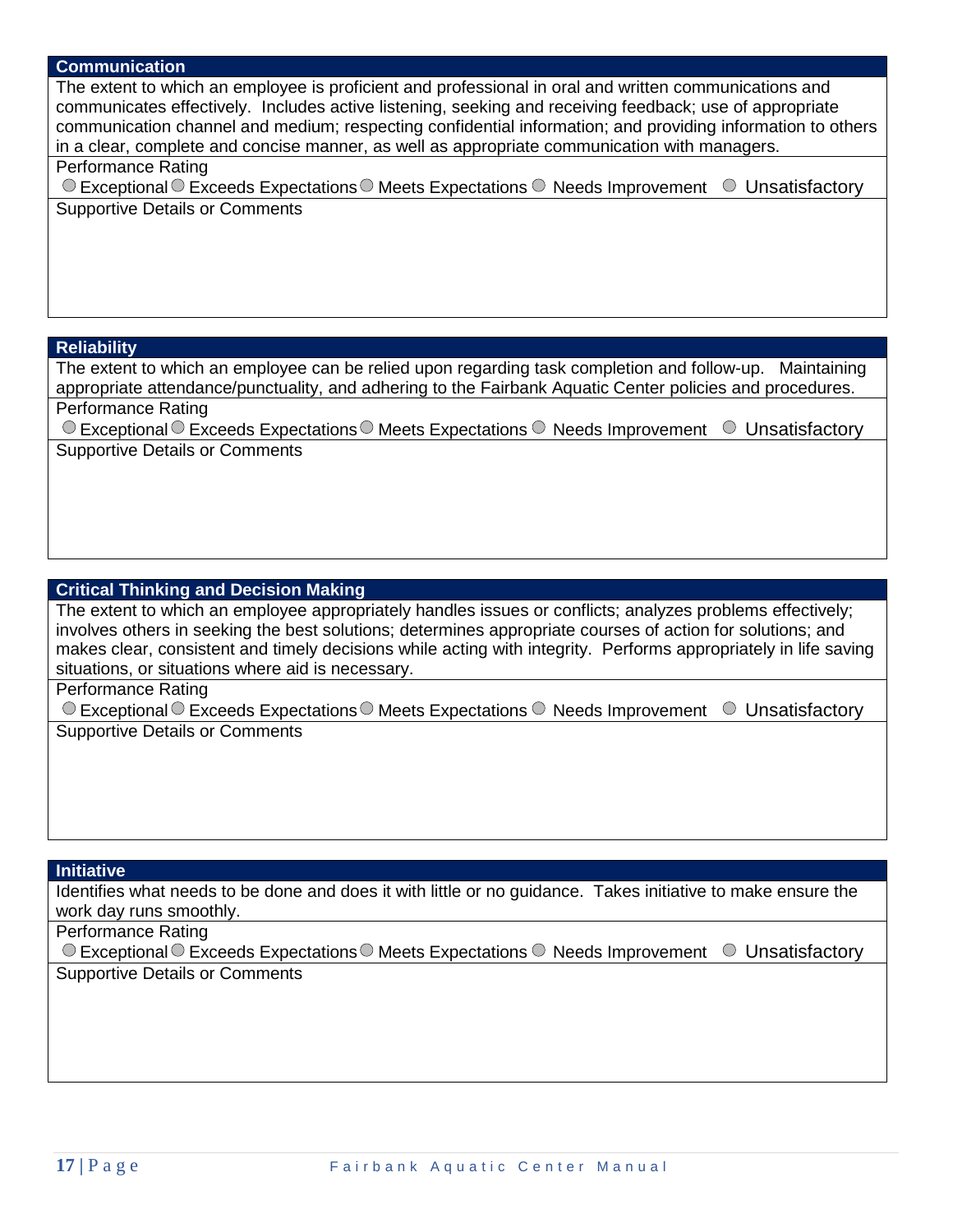### **Teamwork/Inclusion**

Cooperates and collaborates with others as appropriate; works in partnership with others; contributes to an inclusive and welcoming environment and respects individual differences. Recognizes and respects diverse points of view. Recognizes and respects other employee's space and privacy.

Performance Rating

 $\circ$  Exceptional  $\circ$  Exceeds Expectations  $\circ$  Meets Expectations  $\circ$  Needs Improvement  $\circ$  Unsatisfactory Supportive Details or Comments

### **Overall Performance Rating**

Indicate the performance level that most closely reflects how the employee's overall performance measured up to what should normally be expected from an employee with similar experience at this level.

 $\circ$  Exceptional  $\circ$  Exceeds Expectations  $\circ$  Meets Expectations  $\circ$  Needs Improvement  $\circ$  Unsatisfactory

Employee Signature\_\_\_\_\_\_\_\_\_\_\_\_\_\_\_\_\_\_\_\_\_\_\_\_\_\_\_\_\_\_\_\_\_\_\_\_\_\_\_\_ Date:\_\_\_\_\_\_\_\_\_\_\_\_\_\_\_\_\_\_\_\_\_

| Appraiser Signature: |  |
|----------------------|--|
|----------------------|--|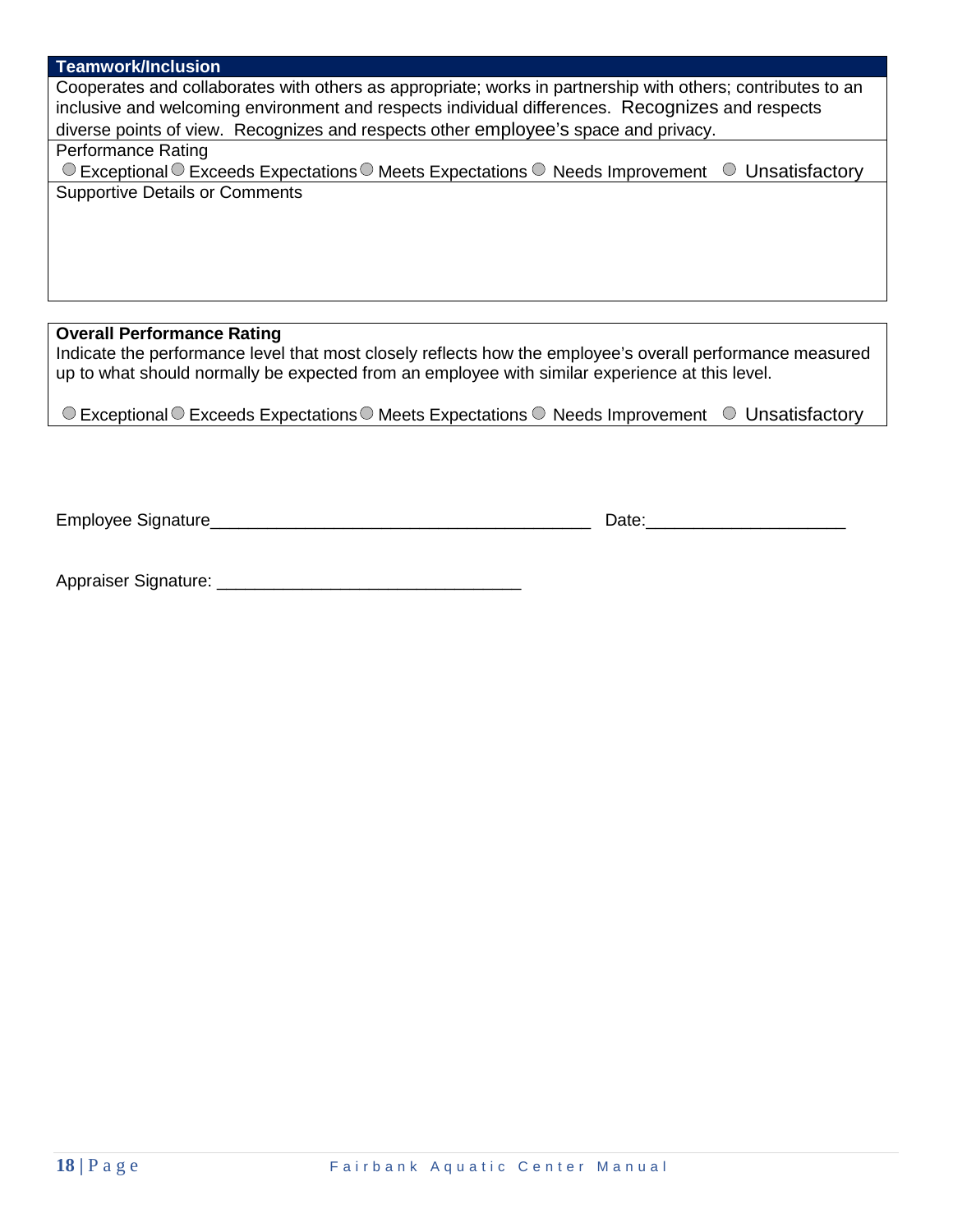

| Date:                    | Affected Employee(s):                                                                 |
|--------------------------|---------------------------------------------------------------------------------------|
| Description of Incident: |                                                                                       |
|                          |                                                                                       |
|                          |                                                                                       |
|                          |                                                                                       |
|                          |                                                                                       |
|                          |                                                                                       |
|                          | Was a policy, rule, or guideline violation, and if so describe.                       |
|                          |                                                                                       |
|                          |                                                                                       |
|                          |                                                                                       |
|                          |                                                                                       |
|                          |                                                                                       |
|                          |                                                                                       |
|                          | Termination:<br>Corrective Action: ________________<br><b>CORRECTIVE ACTION TAKEN</b> |
|                          | In detail, describe measures and steps to alter or improve job performance:           |
|                          |                                                                                       |
|                          |                                                                                       |
|                          |                                                                                       |
|                          |                                                                                       |
|                          |                                                                                       |
|                          |                                                                                       |
|                          | Should counseling prove ineffective, the next course of action is:                    |
| <b>Review Date:</b>      | Disposition:                                                                          |
|                          |                                                                                       |
| Signatures:              |                                                                                       |
|                          | Manager or Supervisor: __________________________________                             |
|                          |                                                                                       |
|                          | Board of Director Representative_<br>Date: $\overline{\phantom{a}}$                   |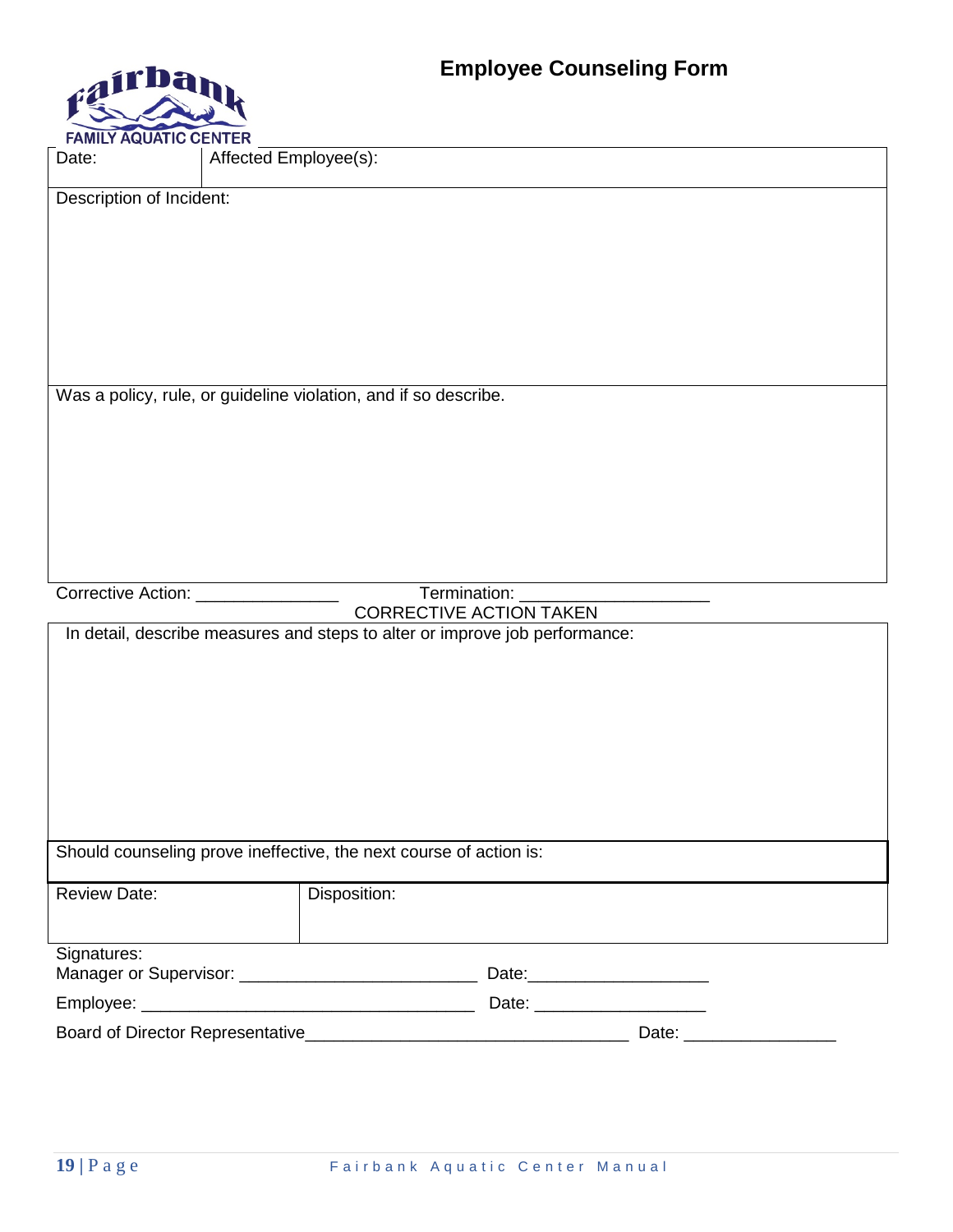# City of Fairbank Swimming Pool Manager Job Description Position Summary

Directly responsible to the Municipal Pool Board. Pool Manager is primarily responsible for overseeing the safety of patrons and facility. Pool manager is also responsible for the administrative operations of the pool.

Nature of Work

Work involves long hours in the sun and heat.

Work will involve using cleaning chemicals and agents.

Work involves a large amount of record keeping and/or bookwork. Work involves exchanging money.

Must work effectively with the public in a professional and friendly manner in person, telephone, or in writing.

Essential Job Functions

### **Work involves monitoring patron's safety.**

Must understand pool and city policies, procedures and emergence action plans.

Must provide emergency care at your training level calmly, effectively, and professionally.

Work involves adopting and enforcing facility rules and policies.

Work involves maintain a neat clean facility at all times.

Will be called upon to educate patrons on the safe use of facility and waster safety.

Work involves selling concessions or other goods.

Must work with the pool board, mayor and council, and Public Works Director.

Promote health, safety and the general usage of the facility.

Adopt specific programs and activities to targeted groups, i.e. adult lap swims, water aerobics, etc..

Must be available at all time in the event of an emergency, or have arrangements made that an equally qualified person will be available for answering emergency calls.

Must have the ability to direct and supervise, and discipline employees including:

- Planning and supervising all employees operations.
- Assign employees to daily rotations and activities.
- Orienting employees to specific safety concerns.
- Evaluate employee's performance and report to Municipal Pool Board.

Minimum Essential Requirements of Work

Must be at least 21 years old.

Must have current American Red Cross or American Heart Association CPR, and First Aid certificates.

Must be in good physical health.

Must be able to work mornings, nights and weekends.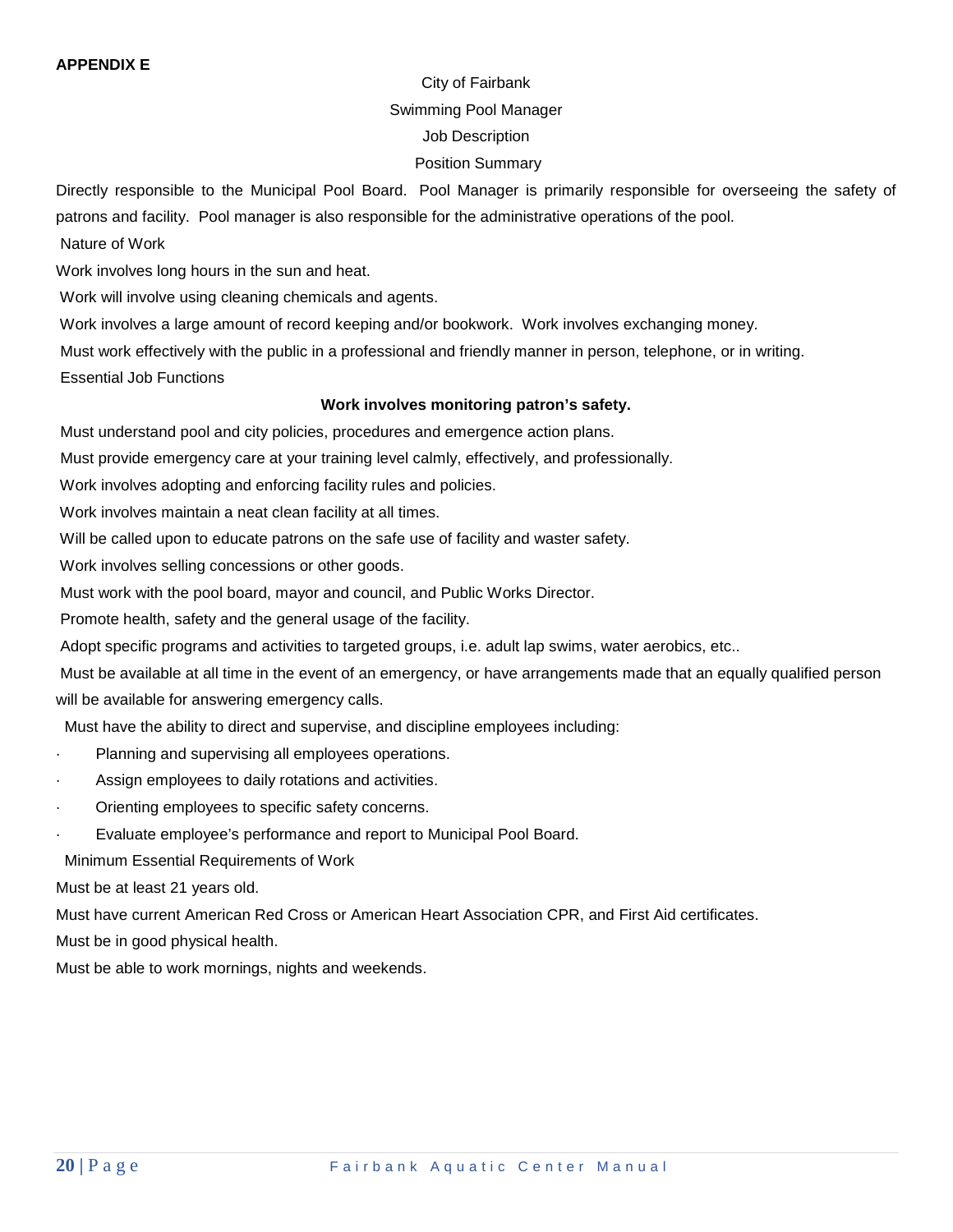# **Lifeguard**

# **Job Description**

### Position Summary

Directly responsible to the Pool Manager. Lifeguards are responsible for the safety of patrons and facility.

Nature of Work

Work involves long hours in the sun and heat.

Work will involve using cleaning chemicals and agents.

Work involves a small amount of record keeping and/or bookwork. Work involves exchanging money.

Must work effectively with the public in a professional and friendly manner in person, telephone, or in writing.

Essential Job Functions

### **Work involves monitoring patron's safety.**

Must understand pool and city policies, procedures and emergence action plans.

Must provide emergency care at your training level calmly, effectively, and professionally.

Work involves enforcing facility rules and policies.

Work involves maintain a neat clean facility at all times.

Will be called upon to educate patrons on the safe use of facility and waster safety.

Work involves selling concessions or other goods.

Minimum Essential Requirements of Work

Must be at least 15 years old.

Must have current American Red Cross lifeguarding, CPR, and First Aid certificates, or equivalent Must be in good physical health.

Must be able to work mornings, nights and weekends.

### **City of Fairbank Water Safety Instructor (WSI) Job Description**

Position Summary

Directly responsible to the Pool Manager for the purpose of instructing swimming and water safety. Nature of Work

Work involves extended time in the water.

Work involves ability to instruct students in a proficient and professional manner.

Essential Job Functions

Responsible for instructing American Red Cross, Lean to Swim curriculum to an assigned level and group.

Responsible for completing lesson plans for an assigned level or group.

Prepares written evaluations for students and/or parents.

Responsible for the well being of the group.

Must enforce all facility rules.

Minimum Essential Requirements of Work

Must be at least 17 years old.

Must have current WSI, CPR and First Aid certificate.

Must be in good physical health.

Must be able to work mornings.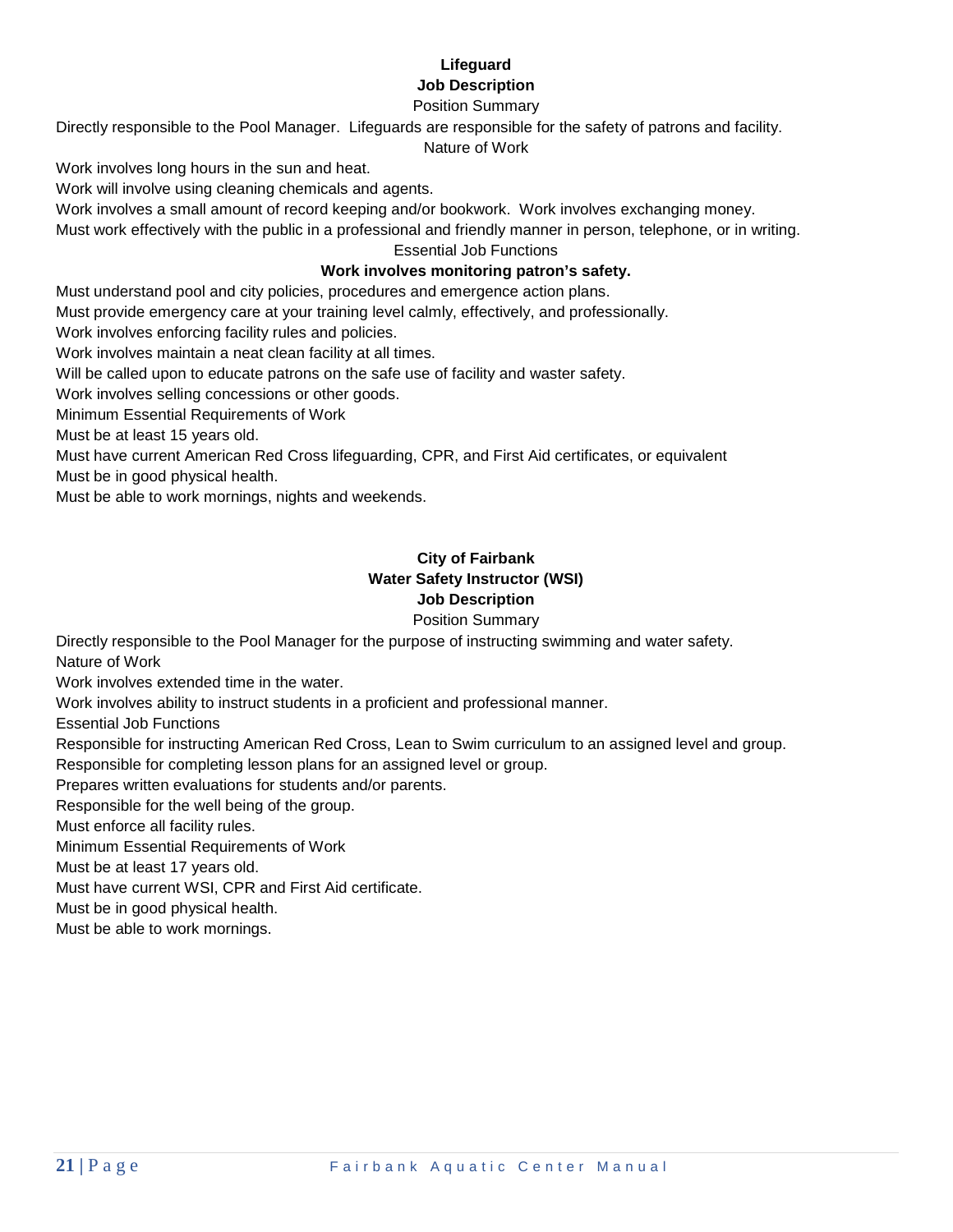### **Swimming Lesson Aid Job Description**

### Position Summary

Directly responsible to the WSI and Pool Manager for the purpose of aiding the assigned instructor.

Nature of Work

Work involves extended time in the water.

Work involves ability to instruct students in a proficient and professional manner.

Essential Job Functions

### **Follows instructions of WSI in the instruction of the students.**

Communicates progress of students to the WSI. Aid is not to communicate information to parents.

Enforces instructor's and facility rules and policies.

Assists the WSI with the general well-being of the students.

Minimum Essential Requirements of Work

Must be at least 14 years old.

Must have completed the American Red Cross, Lean to Swim level VII and Basic Water Safety class, OR be able to prove knowledge and proficiency at that skill level.

Must be in good physical health.

Must be able to work mornings.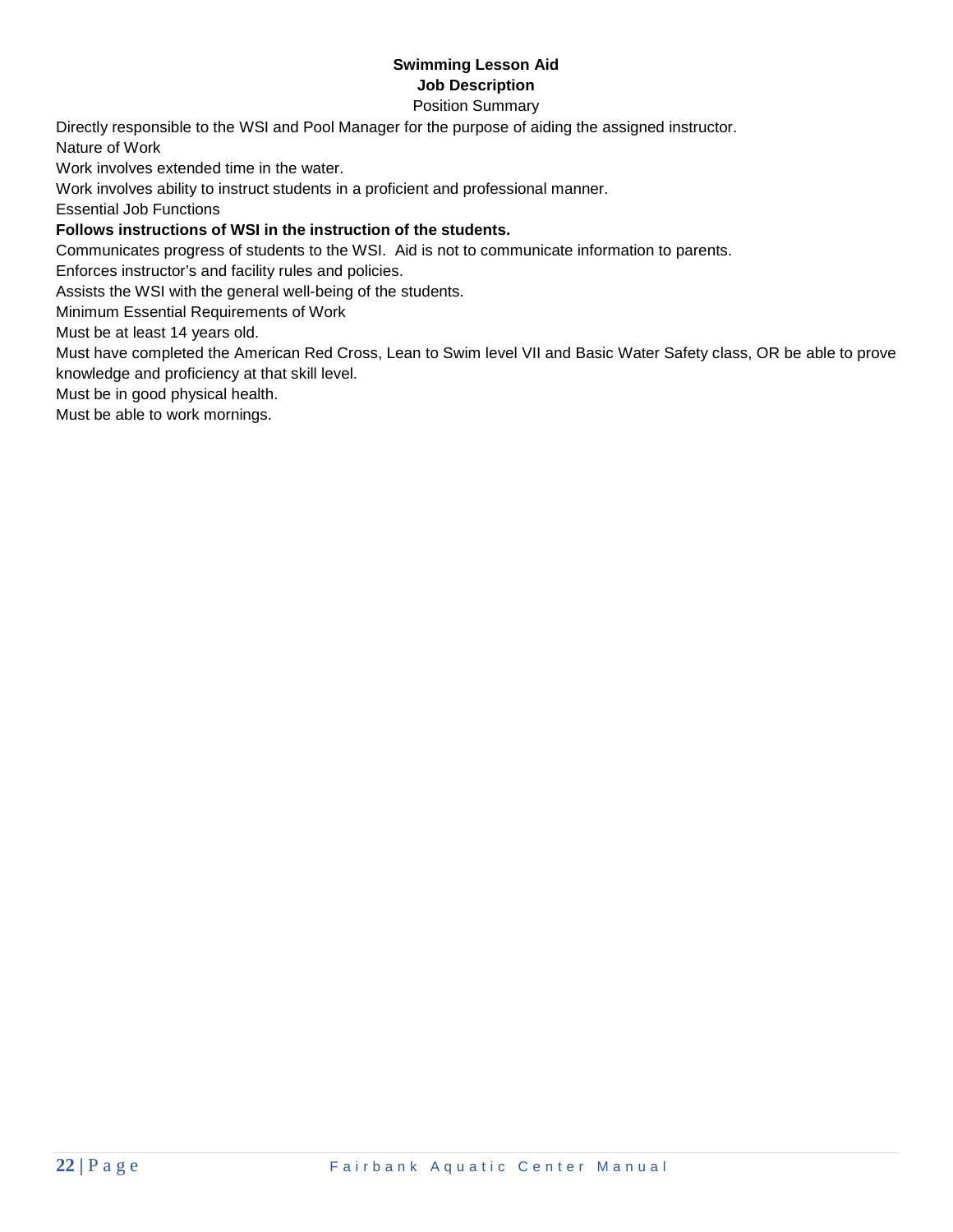### **CHAPTER 22 SWIMMING POOL BOARD**

| 22.01 Purpose                         | 22.05 Organization of the Board |
|---------------------------------------|---------------------------------|
| <b>22.02 Public Pool</b>              | <b>22.06 Powers and Duties</b>  |
| <b>122.03 Pool Board Members</b>      | 22.07 Expenditures              |
| 22.04 Qualifications of Board Members | 22.08 Annual Report             |
|                                       |                                 |

**22.01 PURPOSE.** The purpose of this chapter is to provide for the appointment of a City Pool Board and to specify that Board's powers and duties.

**22.02 PUBLIC POOL.** The public pool for the City shall be known as the Fairbank Public Pool. It shall be referred to in this chapter as the pool.

**22.03 POOL BOARD MEMBERS.** The Pool Board, hereinafter referred to as the Board, consists of five (5) resident members. All members are to be appointed by the Mayor with the approval of the Council.

**22.04 QUALIFICATIONS OF BOARD MEMBERS.** All members of the Board shall be bona fide citizens and residents of the City.

**22.05 ORGANIZATION OF THE BOARD.** The organization of the Board shall be as follows:

1. Term of Office. All appointments to the Board shall be for four (4) years, except to fill vacancies. Each term shall commence on July first. Appointments shall be made every two (2) years of one-half  $(\frac{1}{2})$  the total number or as near as possible, to stagger the terms.

2. Vacancies. The position of any Board member shall be vacated if such member moves permanently from the City. The position of a Board member shall be deemed vacated if such member is absent from six (6) consecutive regular meetings of the Board, except in the case of sickness or temporary absence from the City. Vacancies in the Board shall be filled in the same manner as an original appointment except that the new Board member shall fill out the unexpired term for which the appointment is made.

3. Compensation. Board members shall receive no compensation for their services.

**22.06 POWERS AND DUTIES.** The Board shall have and exercise the following powers and duties:

1. Officers. To meet and elect from its members a President, a Secretary, and such other officers as it deems necessary.

2. Physical Plant. To have charge, control and supervision of the public pool, its appurtenances, fixtures and rooms containing the same.

3. Charge of Affairs. To direct and control all affairs of the pool.

4. Hiring of Personnel. To employ lifeguards and such assistants and employees as may be necessary for the proper management of the pool, and fix their compensation; provided, however, that prior to such employment, the compensation of the assistants and employees shall have been fixed and approved by a majority of the members of the Board voting in favor thereof.

5. Removal of Personnel. To remove any employee or assistant, by a two-thirds vote of the Board, and provide procedures for the removal of the assistants or employees for misdemeanor, incompetence or inattention to duty, subject however, to the provisions of Chapter 35C of the Code of Iowa.

6. Use by Nonresidents. To authorize the use of the pool by nonresidents of the City or County and to fix charges therefor. 7. Rules and Regulations. To make and adopt, amend, modify or repeal rules and regulations, not inconsistent with this Code of Ordinances and the law, for the care, use, government and management of the pool and the business of the Board, fixing and enforcing penalties for violations.

8. Gifts. To accept gifts of real property, personal property, or mixed property, and devises and bequests, including trust funds and to take the title to said property in the name of the City.

9. Enforce the Performance of Conditions on Gifts. To enforce the performance of conditions on gifts, donations, devises and bequests accepted by the City on behalf of the pool.

### (Code of Iowa, Ch. 661)

10. Record of Proceedings. To keep a record of its proceedings.

**22.07 EXPENDITURES.** All money appropriated by the Council for the operation and maintenance of the pool shall be administered by the Council and Clerk. Expenditures shall be paid for only on orders of the Council.

**22.08 ANNUAL REPORT.** The Board shall make a report to the Council immediately after the close of the fiscal year. This report shall contain statements as to the condition of the pool, the number of users, the amount of revenues collected, and the amount of money expended in the maintenance of the pool during the year, together with such further